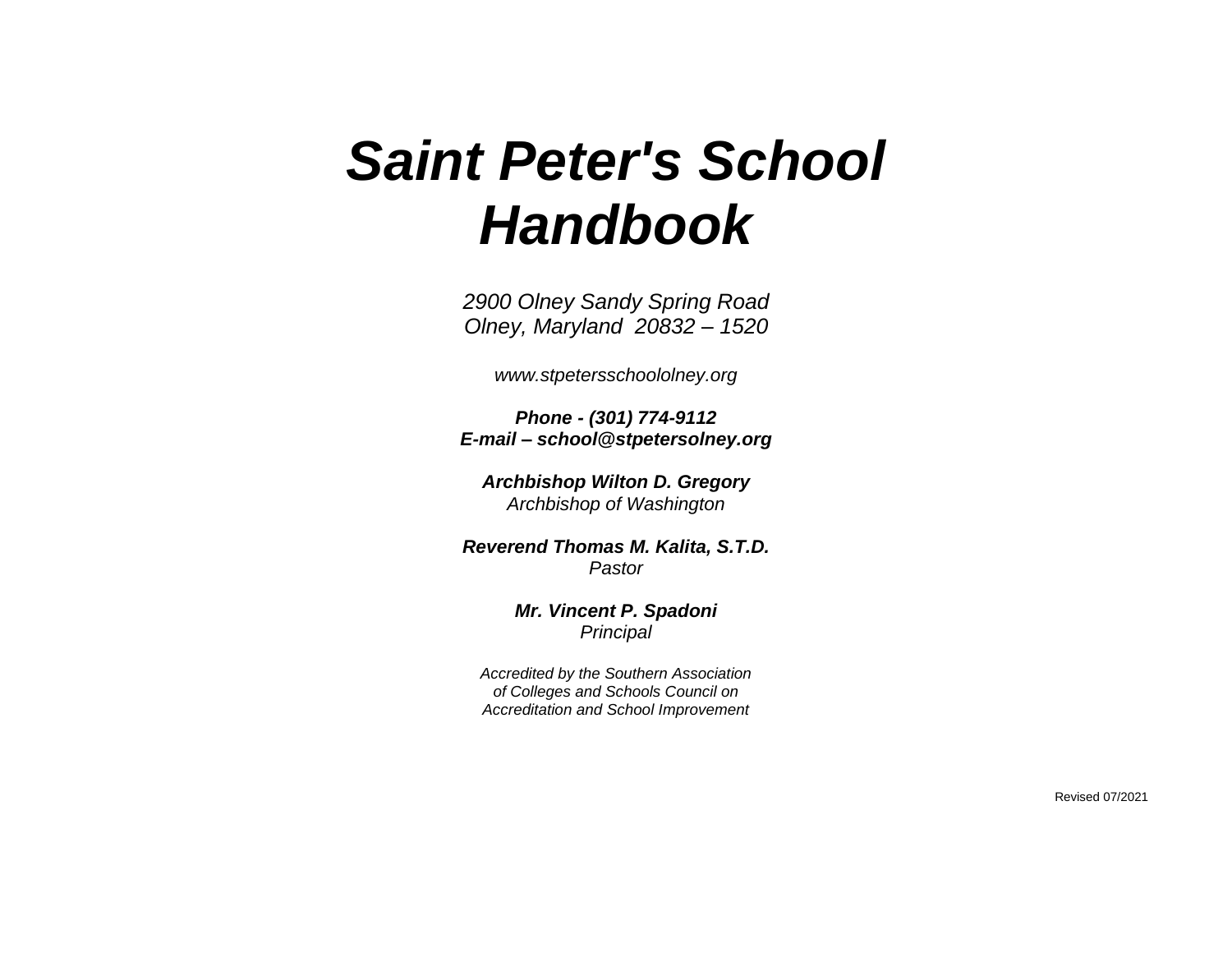# **SCHOOL CONTACT INFORMATION**

*School Website* **[http://www.stpetersschoololney.org](http://www.stpetersschoololney.org/)**

*Principal* **Mr. Vincent P. Spadoni**

*Rectory Phone Number* 301 -924 -3774

*2021 -202 2 School Advisory Board President* **Mrs. Anna Santos** 301 -774 -3520

*Uniform Vendors*

*Flynn & O'Hara* 301 -838 -8958

*Gorman's Garments & Gear* 301 -774 -4322

*2021 -202 2 Home & School Executive Board President* **Mr s. Jennifer Auchmoody** 540 -908 -0200

*Assistant Principal* **Mr. Nelson Abreu**

*Rectory Fax Number* 301 -774 -5259

*2021 -202 2 Extended Day Program Director* **Mrs. Jackie Martinez** jackie.martinez@stpetersolney.org

# **SAINT PETER'S SCHOOL 2021 -20 2 2 HANDBOOK**

# **TABLE OF CONTENTS**

| <b>Academic Policies</b>        |    |
|---------------------------------|----|
| Administration                  | 1  |
| <b>Admissions</b>               | 2  |
| <b>Attendance</b>               | 4  |
| <b>Asbestos Management Plan</b> | 16 |
| Communication                   | 3  |
| <b>Conduct/Discipline</b>       | 5  |
| <b>General Information</b>      | 12 |
| <b>Health Policies</b>          | 15 |
| <b>Mission Statement</b>        | 1  |
| <b>Safety/Crisis Plan</b>       | 4  |
| <b>Special Programs</b>         | 16 |
| <b>Spiritual Instruction</b>    | 10 |
| <b>Technology/Internet</b>      | 9  |
| <b>Transportation</b>           | 14 |
| <b>Uniform Policy</b>           | 11 |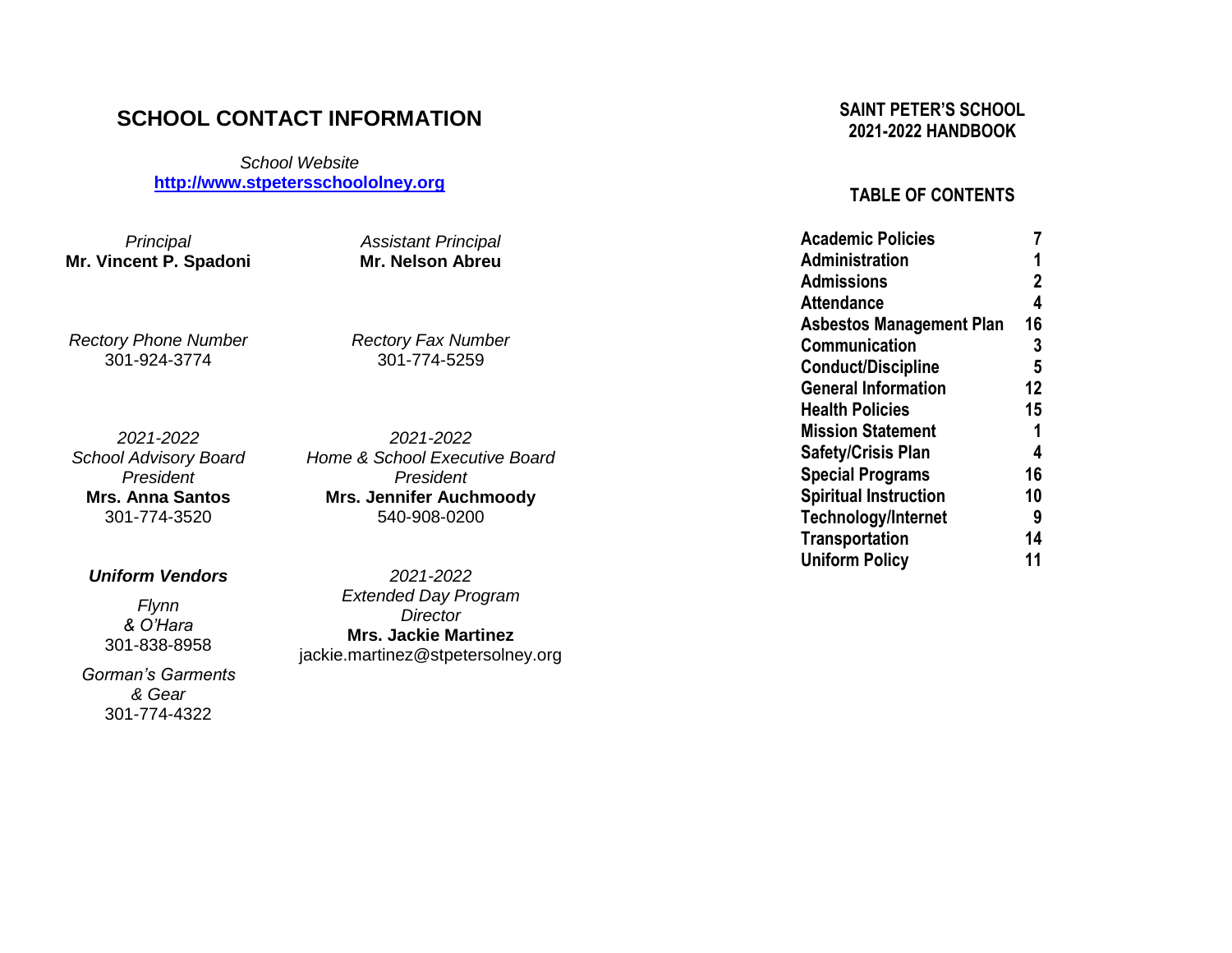# **MISSION STATEMENT**

Saint Peter's School is part of the community of believers that forms Saint Peter's Parish, the Archdiocese of Washington, and the Universal Church. Saint Peter's School bears witness to the Gospel of Jesus Christ by helping families nurture their children in the love of God, the love of neighbor, and sound moral values.

Saint Peter's School seeks to unlock all the doors of the human character to release the spiritual, intellectual, social, emotional, and physical potential of each child. Toward this end, the school is committed to continual self-evaluation and growth.

The Archdiocese Admissions Non-Discrimination Policy can be found on the website of the Catholic Schools Office of the Archdiocese of Washington: [www.adwcatholicschools.org](http://www.adwcatholicschools.org/)

#### **OBJECTIVES**

ENVIRONMENT FOR LEARNING - To create an academic environment in which every child's gifts are recognized, challenged, and developed.

RESPONSIBILITY - To foster a sense of responsible behavior in each child rooted in self-respect and respect for the rights of others.

PARTNERSHIP WITH PARENTS - To proclaim the role of parents as the primary educators of their children, and to work closely with the Education Ministry of the Parish Pastoral Council, the Home and School Association, the School Advisory Board, and the entire community of parents.

SERVICE - To help create in our children an awareness of the needs of all people and their right to a just society and to encourage our children to participate in activities of Christian service.

PARISH LIFE - To assist parents in fostering a love of Saint Peter's Parish and to develop a commitment to its spiritual and social life.

# **ADMINISTRATION**

Saint Peter's School functions as part of the Educational Ministry of the Archdiocese of Washington, and as such is guided by the directives of the Archbishop of Washington, the policies formulated by the Archdiocesan Board of Education, and the regulations of the Catholic Schools Office.

The Pastor is the chief administrator of the parish. The role of the Pastor in the administration of the parish school is based on the canonical and other responsibilities of that office. The Pastor is responsible for implementing the policies of the Archdiocesan Board of Education and regulations of the Catholic Schools Office.

The principal is responsible for the development of the school's regulations and procedures designed to implement Archdiocesan policies and regulations as well as the school's internal operation and the immediate direction of the teaching-learning process. All personnel who perform in an educational capacity in the school are subject to the administrative supervision of the principal.

The assistant principal is appointed by the principal, after consultation with the Pastor, and is directly responsible and accountable to the principal. While overall responsibility remains with the principal, the assistant principal is responsible and accountable for authority that is designated by the principal.

The faculty of Saint Peter's School is composed of qualified teachers who meet the requirements of the Archdiocese of Washington. All who are responsible for instruction in religion are certified or are in the certification process according to the Archdiocesan Catechist Formation and Certification Program.

#### **SCHOOL/PRINCIPAL'S RIGHT TO AMEND HANDBOOK**

The school or the principal retains the right to amend the handbook for just cause. Parents will be given prompt notification if changes are made. Notice of amendments will be sent to parents via the school website.

#### **SCHOOL ADVISORY BOARD**

The School Advisory Board is consultative in nature and provides advice and assistance to the school's Administrative Team (the Pastor and principal) in carrying out its mission of integrating Catholic philosophy and teaching with academic excellence. In performing its advisory function, the Board will respect the established policies and practices as set forth by the Archdiocesan Office of Education and the Administrative Team. The Board is comprised of appointed members, a faculty representative, the principal of the school, and the Pastor of the parish. The Pastor appoints members for a three-year term of office.

#### **PARENTAL AGREEMENT**

As part of the enrollment process, all parents acknowledge that they have read the handbook and agree to abide by its provisions.

#### **ACCREDITATION**

Accreditation is the recognition accorded by the academic profession to an elementary school that has undertaken a sanctioned process of evaluation and development. It is an expression of confidence by the profession that the quality of the school is effectively and progressively managed by its faculty.

Saint Peter's School was granted accreditation by the Southern Association of Colleges and Schools Council on Accreditation and School Improvement.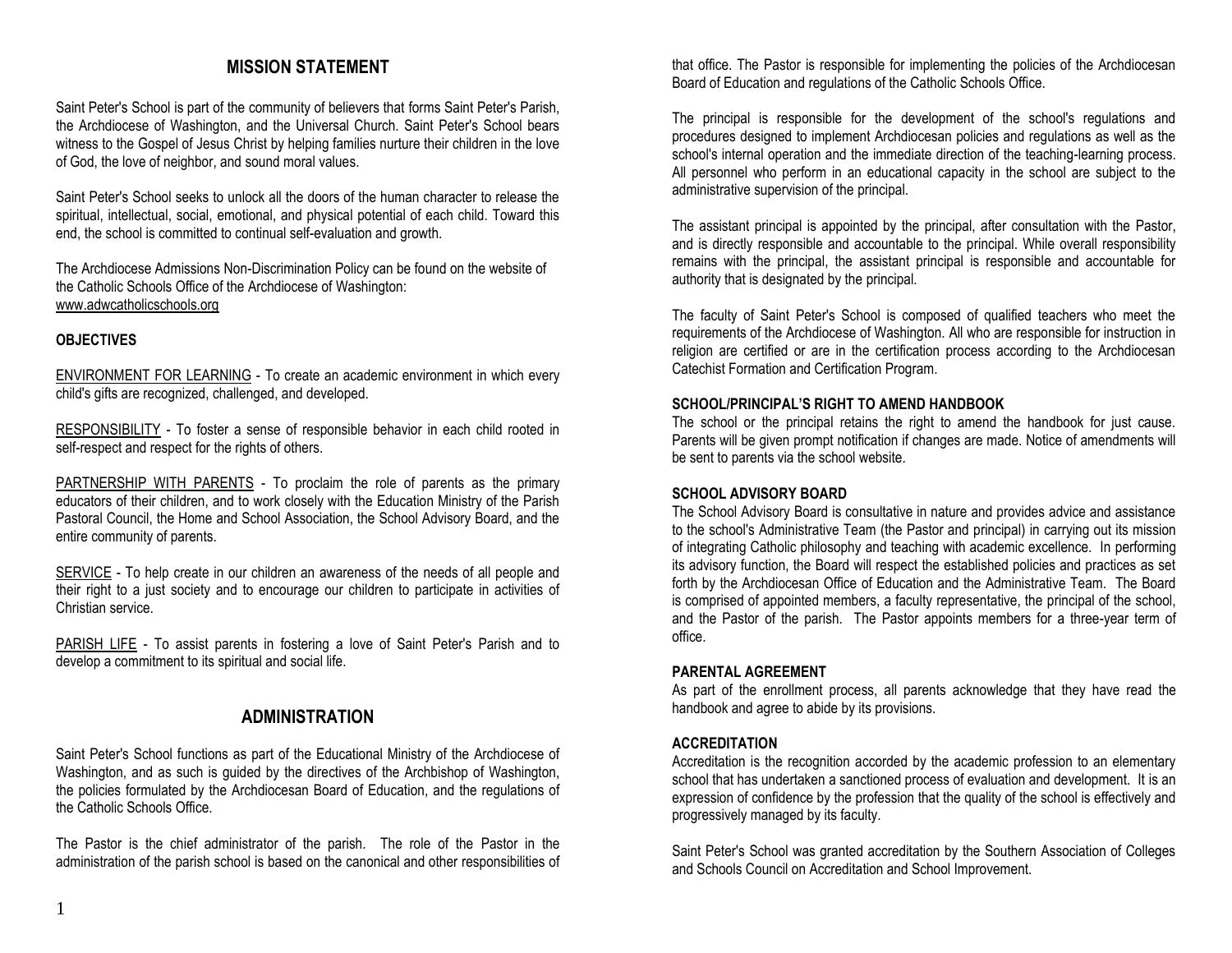# **ADMISSIONS**

#### **PARENT COOPERATION AS A CONDITION OF ENROLLMENT**

Parents/Guardians and students understand and acknowledge the Roman Catholic religious nature of Saint Peter's School. Parents/Guardians and students agree not to publicly repudiate the teachings and traditions of the Roman Catholic Church, and will respect and support the unique identity that Saint Peter's School derives from its Catholic faith. As the primary educators of their children, parents/guardians will not act in ways that contradict the Catholic nature of Saint Peter's School. Parents/Guardians shall cooperate fully with the school and the students shall participate in all required school programming, including instruction in the Catholic faith and attendance at Mass. As the primary educators of the students, parents/guardians agree to act in ways that promote the best interests of the Church and school and will comply with the policies of the Archdiocese of Washington and Saint Peter's School.

Once you have chosen to enter into a partnership with us at Saint Peter's School, we trust you will be loyal to this commitment. If there is an incident at school, you as parents must remember that there are two sides to every incident. Demonstration of mutual respect between parents and teachers will model good mature behavior and relationships. Parents are also reminded that alcohol is not permitted at Saint Peter's School events where students are present. Parents who are observed using alcohol at an event or who arrive at an event and appear to be intoxicated will be asked to leave. Failure to support the school's administration and faculty may lead to a reevaluation of the family's enrollment in Saint Peter's School.

#### **ADMISSIONS POLICY**

Children entering PreK must be four (4) years of age, and children entering Kindergarten must be five (5) years of age by September 1st. Students will be conditionally accepted into Kindergarten, with full acceptance contingent on displayed readiness on the Kindergarten entrance test.

Saint Peter's School is a parochial school supported by the people of Saint Peter's Parish. It primarily serves the children of parishioners, within the capacity and resources available to the school. First preference is given to families currently enrolled and parishioners, based on timely registration. The order in which children will be considered for admission is as follows:

> 1. Children of families currently enrolled in Saint Peter's School and who are current with all financial obligations.

\*If the number of sibling applicants exceeds the number of spaces available, consideration for acceptance will be based on all three of the following conditions:

- (a) length of **time** parents/guardians registered in Saint Peter's Parish;
- (b) amount of **talent** invested by a family through involvement in Parish activities;
- (c) regular identifiable contributions of **treasure** to support Saint Peter's Parish.

2. Children of registered members of Saint Peter's Parish.

\*If the number of applicants exceeds the number of spaces available, consideration for acceptance will be based on the conditions of **time, talent, and treasure** as stated above.

3. Catholic children of families registered in other parishes.

4. Non-Catholic students whose parents desire a Catholic education for them.

#### **Final enrollment in Saint Peter's School will then be based on:**

- a. space availability;
- b. age of child (Saint Peter's School follows the State of Maryland age quidelines for entrance to Kindergarten) ;
- c. successful completion of a test administered to determine readiness for school/appropriate grade;
- d. all registration requirements fulfilled.

#### **TUITION AND FEES**

A \$150 registration fee is due when a new application is submitted. THIS FEE IS NON-REFUNDABLE. In addition to the registration fee, a non-refundable \$500 per student tuition deposit must be paid within 30 days of submitting the application in order to secure the student's placement. Failure to pay the tuition deposit will invalidate the student's application. The registration fee is forfeited.

Families whose children already attend Saint Peter's School and wish to return for the following year must pay a re-enrollment fee of \$150 by December 20. Failure to pay the re-enrollment fee by this date may result in the loss of your child's placement for the following year. After December 20, subject to space availability, the re-enrollment fee is:

| Re-enroll by January 31 -  | \$200/child |
|----------------------------|-------------|
| Re-enroll by February 28 - | \$250/child |
| Re-enroll by March 30 -    | \$300/child |

For General Tuition Rates, special fees and payment schedules, please consult the current tuition policy and/or Admissions Agreement. The following fees are assessed and payable at the time of the first tuition payment:

- A Book and Materials Fee for each student in Grades -8.
- A Technology Fee for each student in Grades PreK-8.
- An Insurance Fee for each student in Grades PreK-8.
- A Classroom Activity Fee for each student in Grades PreK-8.
- Home & School Association dues for each family.
- An 8<sup>th</sup> grade fee
- A records transfer fee of \$100 per student record

Any family experiencing long-term financial difficulty may wish to apply for a grant-in-aid through the Archdiocese of Washington. A family experiencing shorter-term financial difficulty should inform the Pastor in writing. If the parish can do so, it may grant assistance for up to two years to address a particular situation.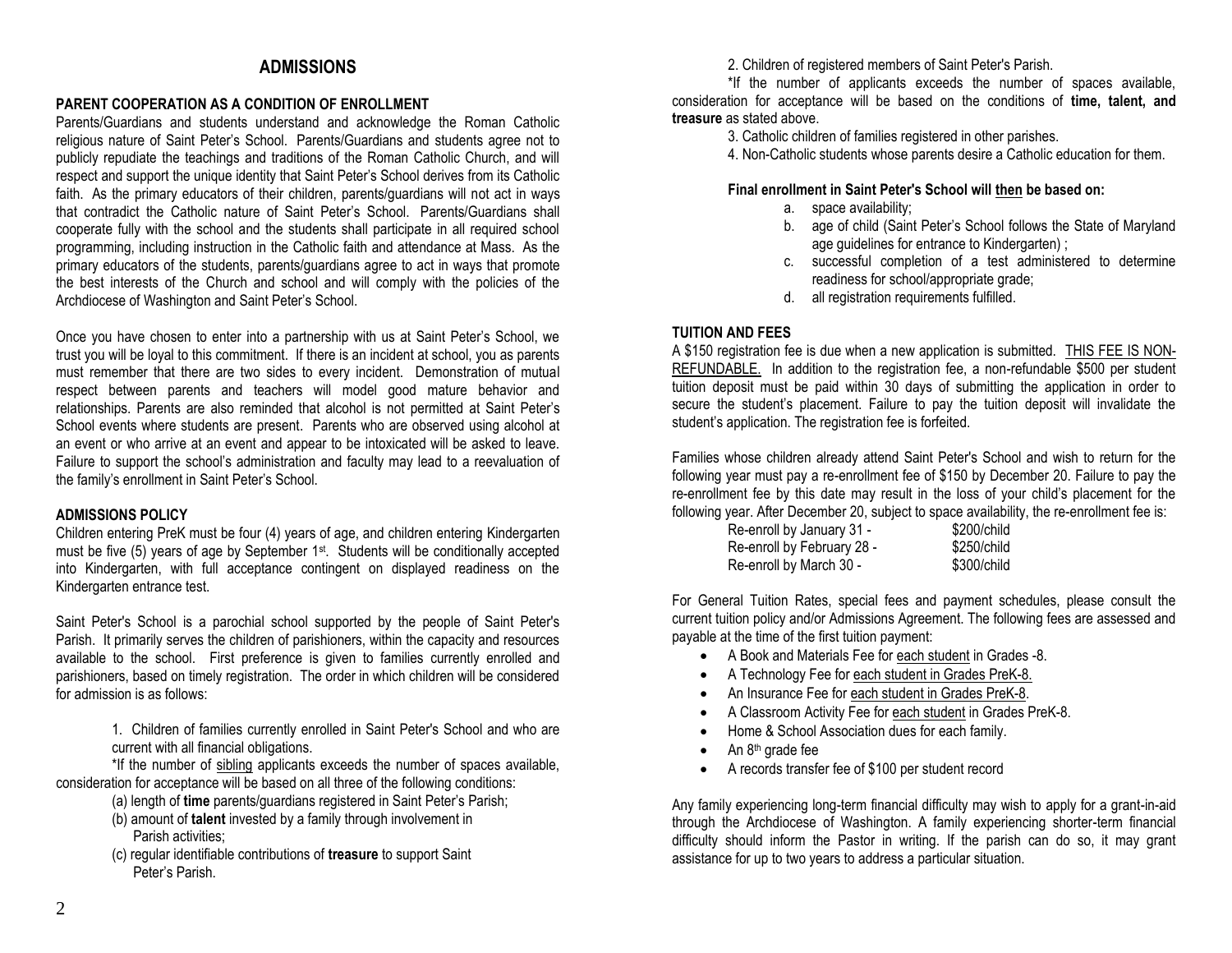- All requests for extension of tuition payment must be made in writing to the Pastor via the Rectory, at least three weeks prior to the date on which tuition is due.
- The decision to grant tuition assistance or extension of payments in particular cases is within the sole discretion of the Pastor, whose decision will be final.

Families making such requests will promptly receive a decision regarding their request

#### **SCHOOL SUPPORT PROGRAM**

By providing service to the school, families reduce school and parish expenditures, thereby freeing more parish/school funds to be used for the educational process. More importantly, we are building a sense of community spirit by working together for the good of the Saint Peter's School family.

As part of the School Support Program, each family is required to perform 15 hours of service to the school. The 15 service hour commitment is an obligation just as is payment of tuition. This obligation can be fulfilled in a variety of ways, and parents receive information throughout the school year about opportunities to fulfill service hours.

Any family not fulfilling a 15 hours service commitment to the school by May 15 will be assessed a fee, which will be calculated on the number of hours remaining at \$50.00 per hour. This program is considered part of the tuition; therefore report cards or school transcripts will be withheld if the obligation is not met. Fulfillment of this obligation also becomes a condition for re-admission for the following year.

It is a requirement of the Archdiocese of Washington that "all volunteers who will come into contact with children while volunteering" in our school programs (including but not limited to: chaperoning field trips, working in classrooms or Media Center, monitoring the playground, serving as a room parent . . .) must undergo the relevant state and federal electronic criminal history background checks, and must attend the VIRTUS Child Protection Training requirements.

# **COMMUNICATION**

In keeping with the Church's principle of subsidiary, problems should be resolved at the lowest level possible. Thus, if a parent has a concern, we ask that the parent discuss the situation with the **teacher first**. If the matter cannot be resolved at this level, a request can be made for an administrator to become involved. Faculty and staff work as a team with parents and are ever mindful of the best interests of each child.

**Spontaneous conferences are not permitted**. Parents are directed to make appointments by letter, telephone, or e-mail. A response can be expected within 24 hours. As a courtesy, please leave the time and phone numbers where you can best be reached.

We believe that communication is the key to a positive and productive school/home relationship. We expect all parties to remain courteous and respectful as we work for the good of the children. This includes all types of communication. As with all policies your cooperation is critical to our success. Failure to meet this request may endanger a family's enrollment in our school.

#### **PHONE CALLS/E-MAILS**

In the interest of personal privacy for our teachers/staff, we request that you arrange appointments with them through a note, by leaving a message in their voicemail box, or an e-mail message. **Under no circumstances should teachers be contacted at home either by phone, mail, or e-mail.** 

The telephone in the school office is for business purposes only. After-school plans must be made with your children before they leave home each morning. In the effort to respect the learning environment of the classroom, we will not deliver phone messages to students during instructional time. Any phone messages will be directed to the teacher's voicemail. Any changes in how a student will be dismissed must be given to the teacher in written form the morning of that school day. Please take the time to plan ahead. Children will not be allowed to phone home for forgotten articles, books, homework, etc. unless requested to do so by their teacher. In an emergency, the school office will make the phone call for the student.

#### **EMERGENCY FORM AND INFORMATION**

The emergency information form must be completed each year for each child in a family. When there is a change of address or phone number, or in the child's medical history, the parent should immediately inform the school in writing.

#### **EMERGENCY SCHOOL CLOSINGS & NOTIFICATION POLICIES**

In case of snow, severe weather, or other public emergency, we follow the guidelines of Montgomery County Public Schools (MCPS). Please listen to your radio for information on school closings or delayed openings. If a public emergency or emergency weather conditions start while children are in school, please turn on the radio. In the event of an emergency on a day that MCPS is closed (i.e. in-service day), but Saint Peter's School is scheduled to be open, our school will follow the directive of the Archdiocese of Washington Catholic Schools Office. Our students will not be permitted to call to notify you of a change in schedule. Please refer to the school website for notices of emergency closings.

If MCPS announces a delayed opening we will follow that announcement. If there is a 2 hour delayed opening on a day which is scheduled for early dismissal, **Saint Peter's School will NOT have early dismissal, but instead will dismiss at the regular time.** 

#### **EMERGENCY EARLY DISMISSAL**

If Montgomery County Public Schools announce an early closing due to weather or other public emergency, we follow the guidelines of MCPS and dismiss according to their direction (i.e. if MCPS announces a 2-hour early closing, Saint Peter's will close 2 hours early).

**Extended Day Program: Parents with students enrolled in the Extended Day Program** must make arrangements to pick up the child as soon as possible, but no later than one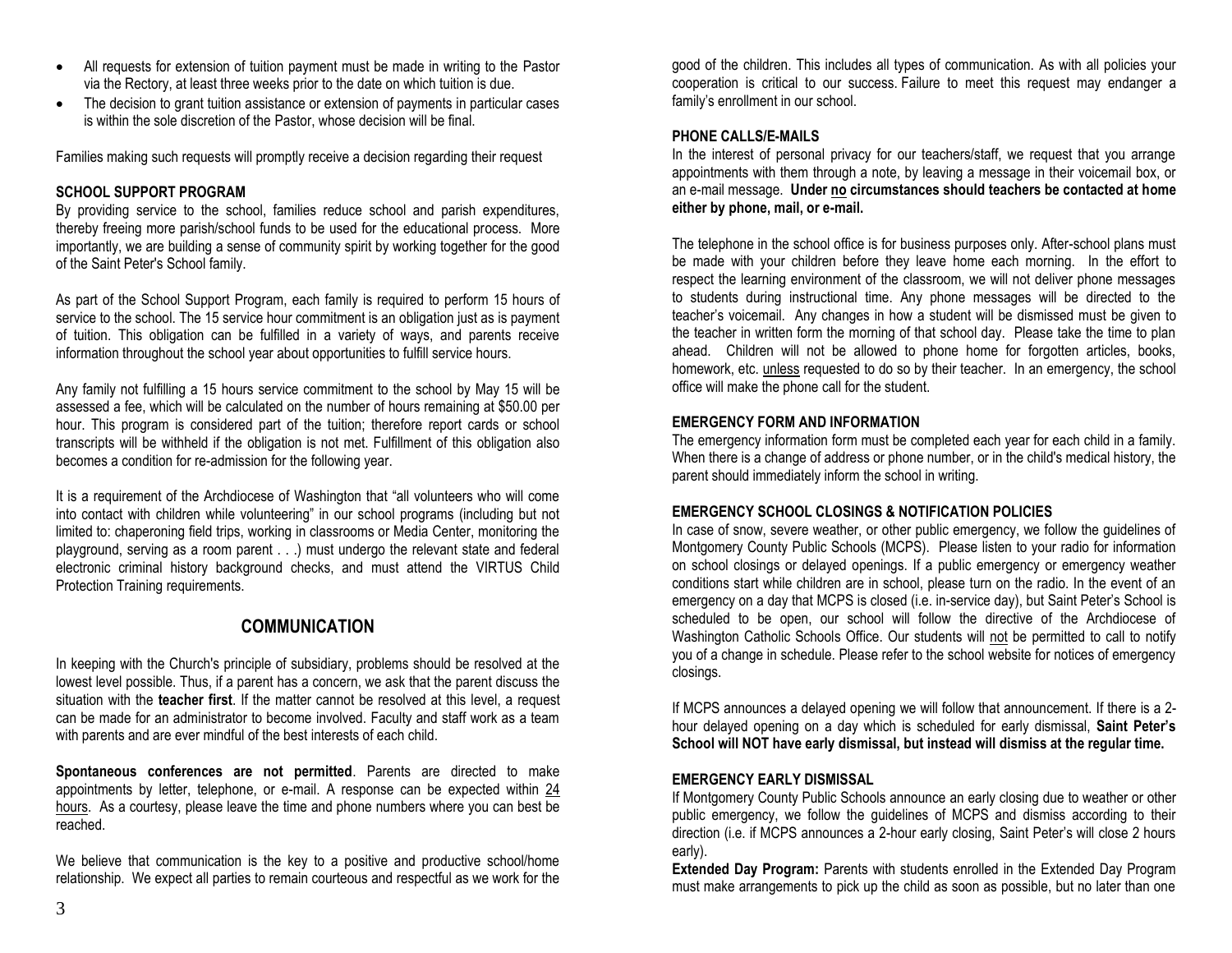hour after school has dismissed. **The Extended Day Program closes one hour after any early dismissal and late fees will apply if children are picked up after that closing time (please see the Extended Day Program contract for details).**

#### **GUARDIANSHIP WHILE PARENTS ARE AWAY**

In the event that parents must travel and leave their children in the care of someone else, **the school office should be notified in writing.** This information would include the names of the person/persons in charge, their home and business telephone numbers, as well as permission for them to assume full responsibility for any action to be taken in case of an emergency.

# **ATTENDANCE**

When students miss school it is difficult to make up for the lost learning experience. Vacation should not be planned during the school year, please respect the school calendar. If a family emergency prevents the student from attending school, please notify the teacher. Missing more than 30 days of school may result in retention.

The following are valid reasons for excused absences from school (if properly documented by the student's parent or guardian upon the student's return to school):

- 1. Illness of the student (after three days of illness, student must provide medical documentation that indicates that the student is able to return to school);
- 2. Death in the student's immediate family;
- 3. Necessity for a student to attend a judicial proceeding;
- 4. Lawful suspension or exclusion from school by the principal;
- 5. Temporary closing of facilities or suspension of classes due to severe weather, official activities, holidays, malfunctioning equipment, unsafe or unsanitary conditions, or other conditions requiring closing or suspension of classes; and
- 6. Other absence(s) approved in advance by the principal upon the written request of a parent or guardian.

Any absence that does not fall into one of the above categories, or is not properly documented by the student's parent/guardian, is an unexcused absence.

## **RECORD OF ABSENCES**

A record of attendance is accurately maintained by the school office. Under certain circumstances (i.e. high school visits), the absence does not count against a student's perfect attendance record. In every case of absence, parents must call the school by 9:30 a.m., the morning of the absence. A written excuse from the parent/guardian must be presented to the teacher on the day the child returns to school. Students arriving after 10:45 a.m. or leaving before 11:30 a.m. is considered absent a half day. Any student leaving before 9:30 a.m. is considered absent for that day.

#### **TARDINESS**

Promptness is important. Not only is valuable learning time missed when a child is late, but the interruption also disturbs the classroom routine. Students are considered late after **7:50 a.m**. Students who are late must stop at the office and get a late slip before going to class. Students who accumulate two or more tardy and/or early release times (no more than 4 per year) will forfeit a perfect attendance record. Oversleeping is not a valid excuse for tardiness. A history of tardiness may also negatively impact acceptance into a Catholic high school.

#### **MISSED WORK**

When a student is absent, all missed assignments and homework sheets will be sent to the office at dismissal where it may be picked up by a parent, classmate, or sibling. It is the responsibility of the student to hand in the homework and missed assignments and to make up any missed quiz or test. Please go to the school website to check your child's homework for the day(s) he or she has missed. No assignments will be given in anticipation of student absence.

**PLEASE use our school website:** [www.stpetersschoololney.org](http://www.stpetersschoololney.org/)

## **EARLY DISMISSAL**

If at all possible, medical or other appointments should be made after school hours, evenings, or weekends. If your child must be excused for medical or other appointments, please send a note to your child's teacher. **No student may leave the school premises during school hours without a written note from the parent/guardian**. The parent/guardian picking up the student must sign the student out in the school office. Please park in designated spaces in Lot C when picking up early.

# **SAFETY/CRISIS PLAN**

#### **CONFIDENTIALITY**

Teachers and staff will keep confidential information entrusted to them so long as no one's life, health, or safety is at risk. Parents will be promptly notified of teacher concerns.

#### **CHILD ABUSE**

It is the policy of the Archdiocese of Washington that all Catholic Schools within its jurisdiction will comply with all applicable laws regarding child abuse and neglect. The laws of Maryland require the filing of a report of any suspected child abuse/neglect case. The law does not require the reporter to have proof that abuse/neglect has occurred before reporting. (Waiting for proof may involve grave risk to the child and is a violation of the law.) Any doubt about reporting suspected child abuse/neglect is to be resolved in favor of making a report.

#### **FIRE DRILLS**

Fire drills at regular intervals are required by law and are an important safety precaution. It is essential when the fire signal is given that everyone obeys orders promptly and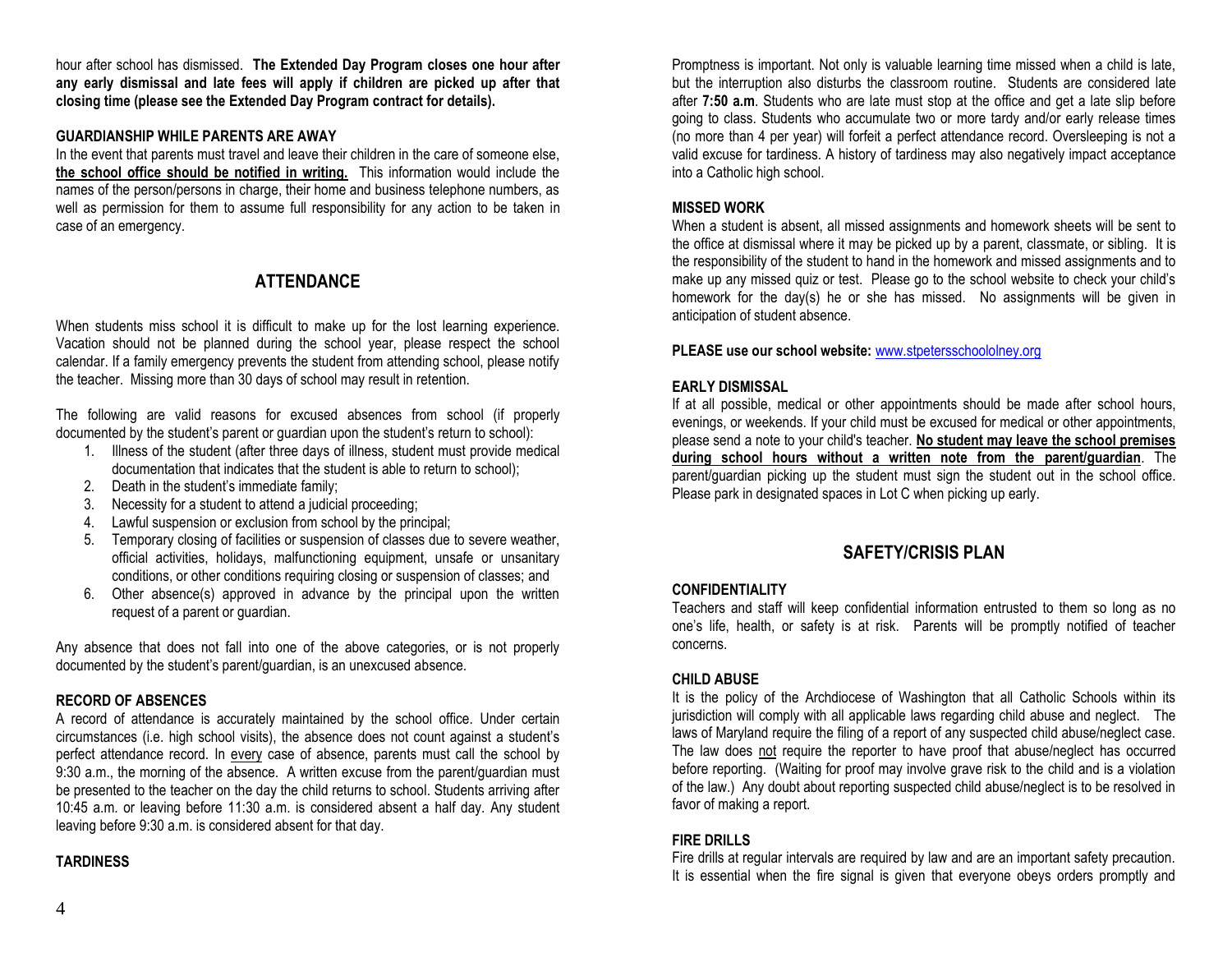clears the building by the prescribed route as quickly as possible. Students involved in false alarms or who are disruptive during the drill will receive disciplinary consequences. **CRISIS PLAN**

With the guidance of the Catholic Schools Office, Saint Peter's School has developed a crisis plan to cover various emergency scenarios; all faculty and staff have been ALICE trained (for more information, please visit http://www.alicetraining.com). Upon request, a copy of the plan is available for review in the school office. All teachers and staff are aware of the procedures to follow to keep your children safe. In the event of such an emergency, circumstances permitting, the building will be evacuated and students will be moved to an off-campus location.

#### **VISITORS AND VOLUNTEERS**

**All** visitors and volunteers must report to the school office upon entering the building. No visitors are permitted in the classroom during school hours, unless prior arrangements have been made with the teacher. If parents wish to conference or observe the classroom the parent must schedule an appointment with the teacher ahead of time. The doors to the hallways and to the Parish Hall are secured during the school's normal operating hours. These doors have been added to our school's current security system.

#### **USE OF STUDENT INFORMATION/PICTURES**

Saint Peter's School requests the right to release directory information, (i.e. names, addresses, and phone numbers) to appropriate persons as needed. This information will not be posted on websites or referenced in print materials for general distribution for reasons of safety and privacy. The school requests the right to use student pictures for publications and social media, such as the school yearbook, calendar, Facebook, and Twitter. If any parent does not wish his or her child's picture to be used, they must indicate this on the section of the online enrollment documents.

#### **SOCIAL MEDIA POLICY**

In light of our Christian values of respect and dignity for individuals we ask that all parents **not** post pictures and/or names of fellow Saint Peter's students and their families from parish or school-sponsored events on Saint Peter's websites or their personal sites without prior permission from the administration.

In addition, the following uses are prohibited on any Saint Peter's media outlet, including social media platforms or the Saint Peter's website:

- Soliciting or advertising any business, except to the extent that such advertising occurs in conjunction with fundraisers and/or recognition of Saint Peter's partners and supporters.
- Furthering an issue or product for personal or professional gain
- Conversing about Saint Peter's Board/Home & School Association business or discussions, and
- Airing grievances with fellow volunteers, school administrators, and teachers, board members, students or other individuals.
- Using inflammatory or inappropriate language, or personal attacks of any kind.

#### **CUSTODY**

It is important for Saint Peter's School to have accurate custodial information on file. This information will help us in determining when, if ever, a child can be released to a non-custodial parent.

This school abides by the provisions of the Buckley Amendment with respect to the rights of non-custodial parents. In the absence of a court order to the contrary, the school will provide the non-custodial parent with access to academic records and other school information regarding his or her child. If there is a court order specifying that there is to be no information given or access to a student, it is the responsibility of the custodial parent to provide the school with an official copy of the court order.

# **CONDUCT AND DISCIPLINE**

#### **DISCIPLINE CODE**

Disciplinary action at Saint Peter's School is corrective rather than punitive. Emphasis is placed on developing the student's responsibility for his/her own conduct. Through the encouragement of a Christ-centered atmosphere, we seek to instill a sense of moral values, and a responsible concern for the rights and well-being of others.

Conduct unbecoming a Saint Peter's School student is unacceptable. Inappropriate conduct **both during and outside school hours** may result in a disciplinary action taken by the school.

The school views all disciplinary matters as confidential. School administration will only discuss a student's disciplinary action with the student's parent/guardian. **Information on another student's academic or disciplinary action will not be discussed with any other party.** The school's policy on discipline can only be effective if parents give their complete cooperation and support. Failure of parents to cooperate with Saint Peter's discipline policy may lead to a student being denied re-admission. In all matters of discipline, the Principal is the final arbiter of policy and implementation.

Saint Peter's School, grades 4-8, abides by a developmentally appropriate demerit system that reflects the school's philosophy and is consistent with the discipline code. The demerit system is intended to serve as a communication tool for teachers to parents. If a student receives a demerit, he or she is responsible for bringing it home, obtaining a parent signature, and returning it the following day. If the signed demerit is not returned the next day, there may be additional disciplinary consequences. Demerits may be issued for work habit infractions or student misbehavior. Any student that accumulates 5 demerits in one quarter for problems in work habits or 3 demerits for misbehavior will be issued a detention notice. Detention will be served on Wednesday afternoons from 3:00 p.m. to 4:00 p.m. Parents are provided with a Detention Form with written notification of the detention. Detention takes precedence over appointments, practices, lessons,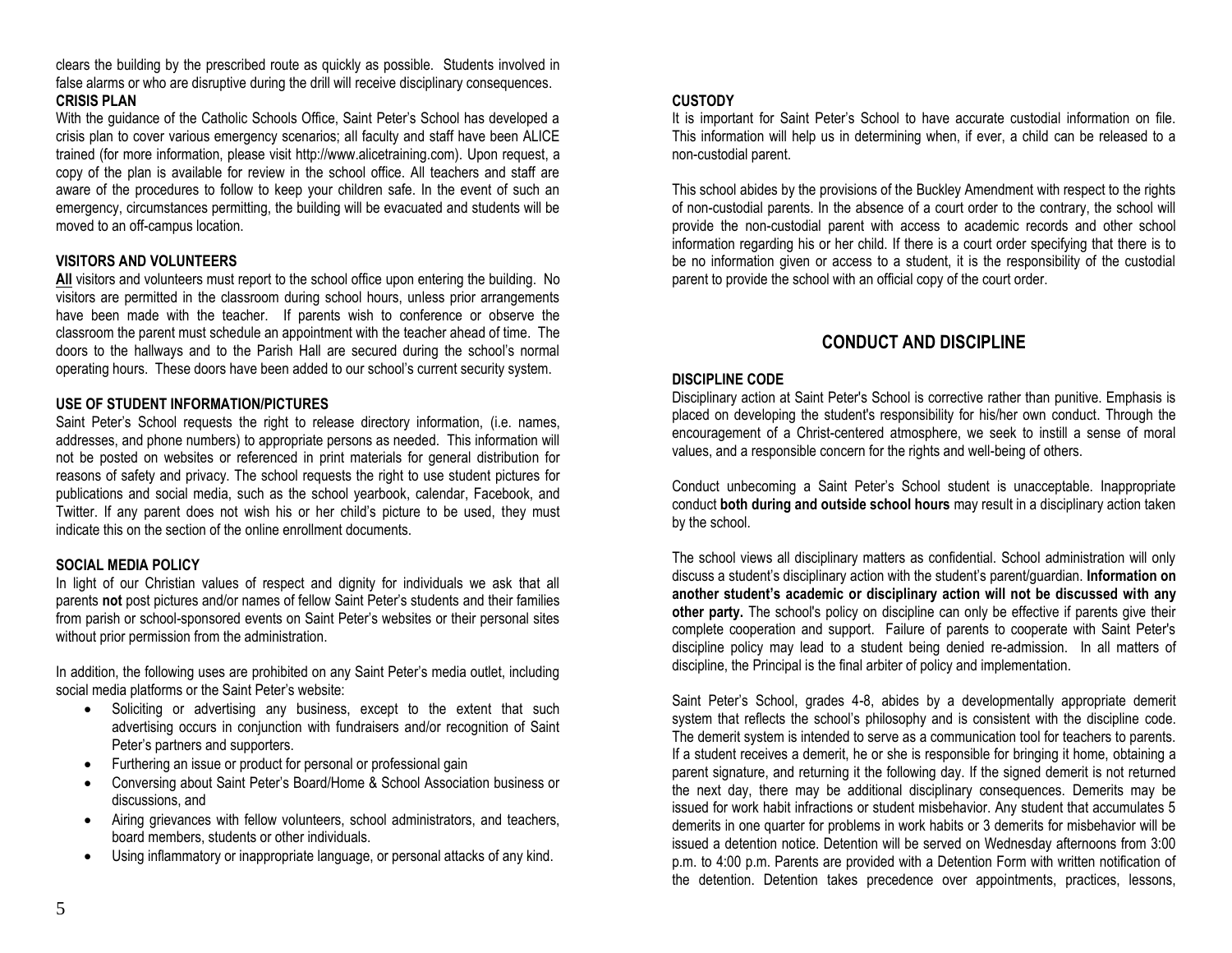ballgames, etc. When a student receives two detentions in one quarter parents will be notified in writing that the student is on probation. If a third detention is earned during the same quarter, the student may be suspended and/or forfeit certain privileges (i.e. afterschool activities or field trips). After the third detention the parents must meet with the principal or assistant principal before the student is re-admitted to class.

The following are examples of situations which may warrant a disciplinary action. Some infractions are more serious in nature and may warrant additional action on the part of the teacher and/or administration.

## **WORK HABITS:**

- incomplete or late assignment/homework
- failure to have tests/assignments/required papers signed/and returned
- failure to cover hard bound school books
- lack of books or school supplies

#### **BEHAVIOR:**

- presence in unauthorized areas of the school/grounds
- disrespect for authority
- incomplete school or PE uniform
- passing notes to another student
- defacing textbooks or school property
- improper language (oral, written, gestures)
- chewing gum/eating at inappropriate times
- inappropriate use of technology
- disrespect for other persons and/or property
- inappropriate display of affection
- verbal or physical harassment/bullying (may require a more serious consequence)
- academic dishonesty (see details below)
- use of cell phones or other electronic equipment (refer to page 34)

#### **SUSPENSION**

In cases where a student becomes disruptive to the learning environment, the student will be removed from the classroom. If re-entry is not possible, a parent will be called and the child must be picked up within 1 hour of that call.

In serious cases of the violation of school rules and regulations, when all other normal disciplinary procedures have been followed, it may be necessary to consider temporary in-school or out-of-school suspension.

The student's parent/guardian will be notified regarding the suspension procedure and will be asked to confer with the principal/assistant principal and teacher concerning the matter. All schoolwork missed on days of suspension must be completed before the student may return to class.

#### **EXPULSION**

Expulsion is viewed as a radical action at which point the school is saying that the student's interests would be better served in another environment, or that the individual's behavior is a serious threat to the school community or both. While it is not possible to enumerate all cases that could arise, the following cases are listed as grounds for expulsion:

- a. Possession of a weapon
- b. Continued and willful defiance/disobedience of authority
- c. Physical assault
- d. Extortion
- e. Arson
- f. Gross disorder (inciting mob action)
- g. Grave defacing or destruction of school property Vandalism (any and all damage to equipment or school property)
- h. Possession of alcohol, drugs, and/or other controlled substances
- i. Criminal activity
- Trafficking in pornographic materials
- k. Serious theft
- Inappropriate use of technology that at any time affects another student, teacher, or administrator

#### **VANDALISM**

The parent of a child who destroys or damages any furniture, equipment, buildings, or anyone's personal property will be obligated to pay the full amount of repairs and labor or replacement. Textbooks rented by the student must have a proper book cover. No writing in rented textbooks is permitted. The student will pay a fine or replacement for damaged or lost texts before any final reports, transcripts, or diplomas are presented.

#### **ACADEMIC DISHONESTY**

Academic dishonesty is a serious breach of scholastic and moral values. Saint Peter's School will not tolerate any form of academic dishonesty. Academic dishonesty includes, but is not limited to, the following:

- 1. Bringing, handling, possessing or otherwise utilizing or attempting to utilize study aides or other materials pertaining to a quiz/test during the administration of the quiz/test.
- 2. Aiding another student in any manner during testing.
- 3. Sharing of quiz/test information outside of class with other students.
- 4. Attempting to obtain information during quizzes/tests from others.
- 5. Copying or using work (including homework) from other students, or other people.
- 6. Plagiarism in any form.

Instances of academic dishonesty are treated as serious offenses and will be handled in the manner outlined under discipline.

#### **PREVENTION PROGRAMMING**

As a Catholic school, Saint Peter's believes and teaches that each of us is called to love our neighbor and to treat them with respect. Saint Peter's School is committed to providing a physically safe and emotionally secure learning environment that is free from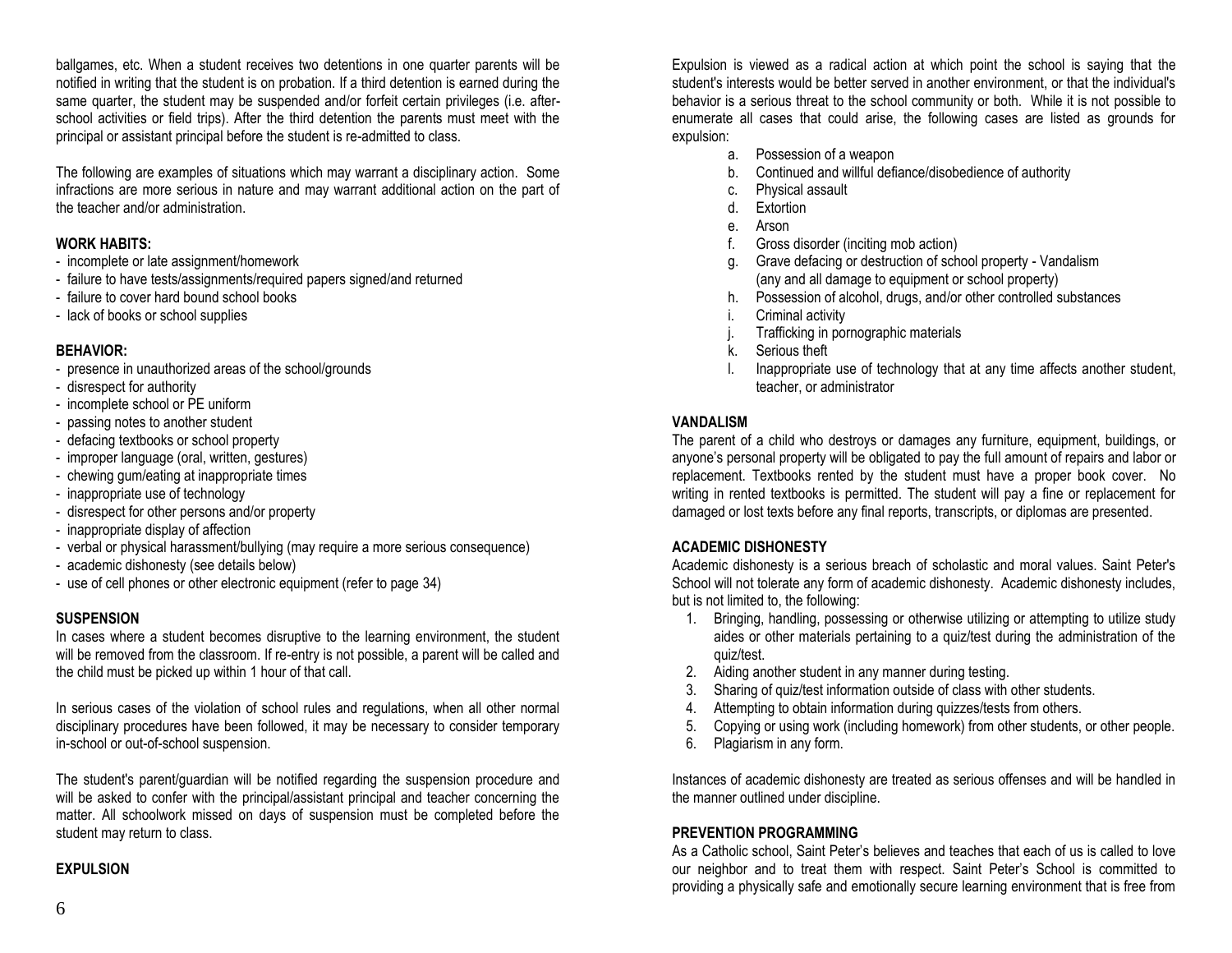bullying, harassment, and intimidation in any form, including cyberbullying. Bullying, harassment, and intimidation of any member of the school community is prohibited. All reports of bullying, harassment, and intimidation will be treated seriously. The principal's review and investigation of a credible allegation will be done in a prompt, confidential, and thorough manner.

The reprisal or retaliation against anyone who report acts of bullying, harassment, and intimidation is strictly prohibited. All reports of reprisal or retaliation will be treated seriously. The principal's review and investigation of a credible allegation will be done in a prompt, confidential, and thorough manner.

Bullying, harassment, and intimidation mean any intentional written, verbal, or physical act, including electronic communication (telephone, cellular phone, computer, pager, iPod, etc.), that:

- 1. Physically or emotionally harms an individual; damages an individual's property; substantially interferes with an individual's education or learning environment; or places an individual in reasonable fear of harm to the individual's person or property; and
- 2. Occurs on school property; at a school activity or event; on a school transportation vehicle or bus; or substantially disrupts the orderly operation of a school.

#### **THREATS**

In the event of any actual or perceived threat of violence or other inappropriate/illegal behavior, Saint Peter's reserves its right to take any and all actions it deems necessary for the health and safety of its school community, including the individual(s) making the threat. These actions may include contacting law enforcement offices, mental health professionals and/or any other outside experts as the school official(s) deems necessary. A student who makes a threat of violence may be required to remain off school property until a mental health professional certifies that the student is not a danger to him/herself or others, or may be subject to disciplinary action, including expulsion.

# **ACADEMIC POLICIES**

#### **CURRICULUM**

The curriculum followed by Saint Peter's School is prescribed by the Catholic Schools Office in the Archdiocese of Washington, and is in accordance with the core curriculum. Courses of instruction recommended for elementary schools. The ultimate goal of the entire curriculum is to bring the student to a better understanding of him/herself in relation to God and to the world in which he/she lives.

Saint Peter's School provides a rigorous academic program, rooted in the basic courses, integrating a STREAM curriculum (Science,Technology, Religion, Engineering, Arts, Math). Courses include religion, reading, language arts, mathematics, social studies, science, performing and visual arts, music, physical education, and Spanish (Gr. 6-8).

Students from Grades PreK - 5 learn primarily in a self-contained classroom environment with some specialized instruction, while students in Grades 6, 7 and 8 learn in a departmentalized system, allowing specialized instruction in specific subject areas. All students in Grades 6, 7, and 8 use the school's science laboratory.

To better serve the individual needs of students and support the efforts of the faculty, Saint Peter's School provides opportunities for small group instruction, as well as for programs of enrichment and remediation in specific subject areas.

Saint Peter's School employs the services of a full-time counselor who works in our school offering support to students, teachers, and families who wish assistance.

The key to any student's future in contemporary society must include education in the use of computers. Students of all grade levels use computers to supplement their work in major subject areas. Classroom teachers, with the aid of the computer teacher, plan services and programs designed to help students develop skills in problem solving, cognitive strategies, logical analysis, and word processing.

#### **LEARNING LAB**

The Learning Lab is staffed by a reading specialist and a resource specialist who work with students, teachers, and/or parents in attempting to meet the academic needs of students. The Learning Lab specialists will coordinate all efforts of the resource staff in addressing specific needs.

Psycho-educational testing may be recommended in order to better understand a student's learning style or to identify learning needs. This testing can be done privately or through the Montgomery County Public Schools. Parents should contact the Learning Lab specialists, after consulting with the classroom teacher, to discuss what course of action is appropriate and which options are available for consideration.

The Student Assistance Team (SAT) is a school-based group whose purpose is to provide additional support to students who are experiencing academic difficulties within the classroom. Through a cooperative team effort the SAT designs interventions, conducts observations, and meets with parents to form an appropriate educational plan if necessary.

## **TEXTBOOKS**

Some textbooks and materials are provided by the State of Maryland through the Non-Pubic Textbook Funding Program. The textbooks used in the school are selected based on recommendations published by the Catholic Schools Office. The teachers also expand and enrich the subject matter contained in the basic texts through the use of supplementary material. Students are obligated to take good care of the books. Books must be carried to and from school in some type of book bag and must be covered for protection.

Students are required to pay for the replacement of lost books. Fines are assessed at the end of the school year for damages to textbooks. Fines are assessed on a sliding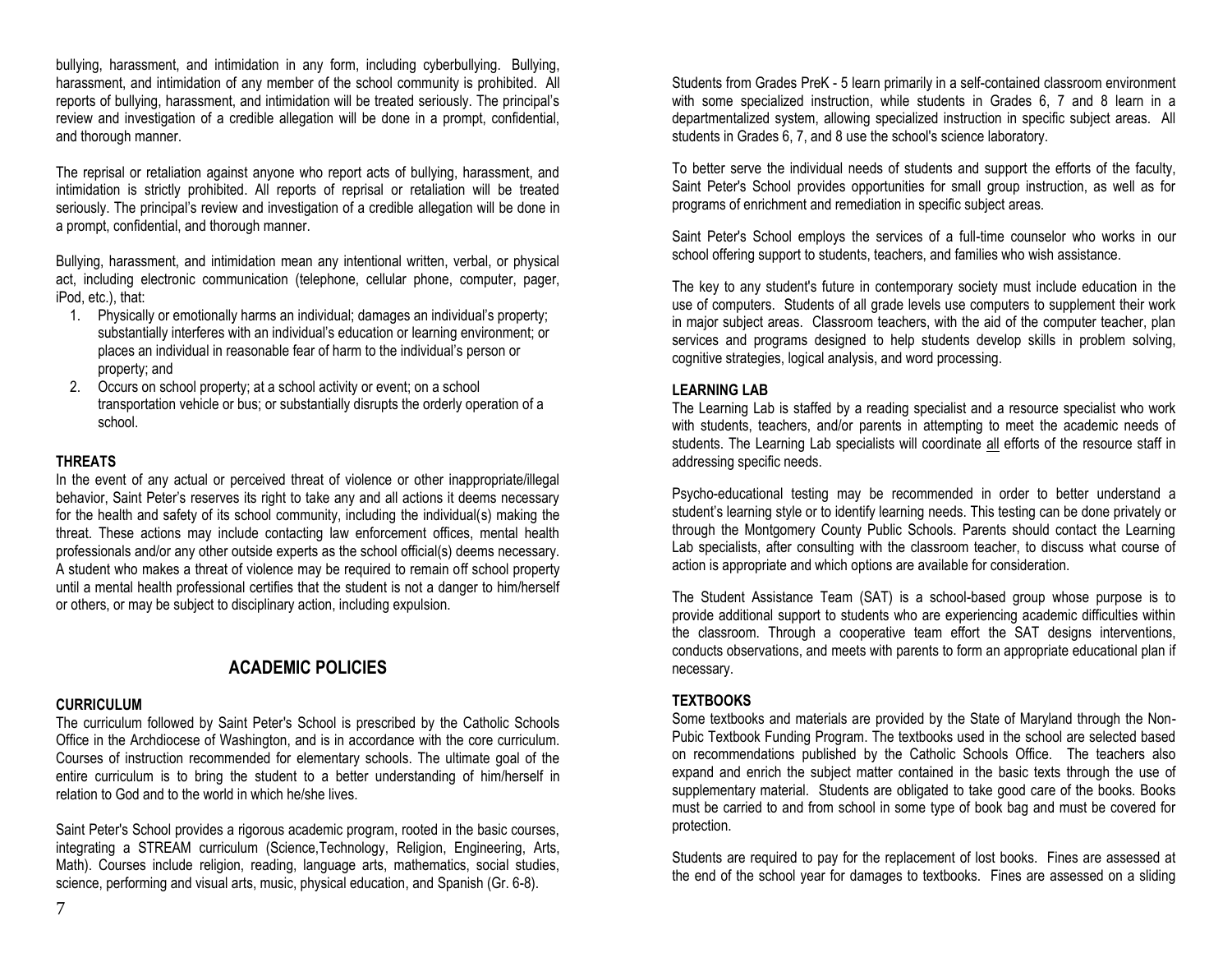scale according to the age of the book **(these fines are a guide and can be higher if the damage is extreme):**

Newly issued in September - 80% of replacement cost

- 
- 
- 1 year old in September 50% of replacement cost
- 2 years old or older in September 25% of replacement cost

Report cards and records will not be released until all fees are paid. Transcripts of graduating 8th graders will not be forwarded to the high school until all fees are paid.

#### **HOMEWORK**

Home study is a MUST and is assigned in grades K-8. The purpose of homework is to foster habits of independent work-study, to reinforce the classroom skills taught, to provide the opportunity to research information, to provide practice or drill, or to bring home and school closer together.

Assignments in all grades will be determined in light of the day's lesson, the student capabilities, and long-range planning. Continued serious difficulty in doing homework is an indication that something is wrong. In such cases, an interview with the child's teacher is in order.

It is essential that a child take responsibility for grades he/she has earned and be accountable for homework, long-term assignments, major tests, service projects, and all other assignments. This responsibility also extends to times of absence. The following is the recommended approximate amount of time for each grade (Please be aware that some additional assignments may be given because of work not completed in class or make-up work due to absence):

Grades 1 & 2 ...20 to 40 minutes per evening Grades 3 & 4 ...40 to 60 minutes per evening Grades 5 & 6 ...50 to 60 minutes per evening Middle School...60-90 minutes per evening

Parents are asked to check to make sure that assignments are completed. Helping the child is encouraged, but giving too much help destroys a spirit of independence. Homework over the weekend is given at the discretion of the teacher.

In order to minimize the disruption to classroom instruction, as well as to help students develop a greater sense of responsibility, students are not permitted to call home for forgotten items (i.e. homework, sports gear, books, lunches). Nothing will be delivered to the classrooms after 8 a.m.

Typed/computer-generated assignments must be printed at home, not in the computer lab or media center. The school's computer lab is for in-school work/projects only.

#### **ASSESSMENT**

Grades are based on the following factors: achievement in the classroom, completion of homework assignments, involvement in the subject matter, test performance, and general attitude toward class work. These factors are weighted by the teacher and their individual importance determined by the teacher's judgment. Each teacher will provide a

copy of his/her method and procedures for grading to the student/parents, in order that the student may be made aware of the grading procedure.

The students in Grades PreK - 3 are assessed and graded in a manner which is appropriate to these early stages in development. The Archdiocesan grading scale is used for Grades  $4 - 8$  (no plusses or minuses are given):

| Α | $93 - 100$  | <b>Excellent Progress</b>      |
|---|-------------|--------------------------------|
| B | $85 - 92$   | Above Average Progress         |
| C | 77 - 84     | Average Progress               |
| D | 70 - 76     | <b>Below Average Progress</b>  |
| F | 69 or below | <b>Unsatisfactory Progress</b> |

#### **REPORT CARDS**

Students receive report cards four (4) times a year. The first report is issued at a scheduled Parent/Teacher Conference.

It is very important that we (parents, teachers, and students) not compare grades received between students. Grades received are a reflection of achievement based upon a child's ability, motivation, and effort. If a student receives a less than perfect score on homework, test, or report card - it does not mean that the child is less than perfect in the eyes of God or his/her family. Constant pressure to achieve perfection may have a detrimental effect at a later date.

#### **STUDENT PROGRESS COMMUNICATION**

Parents can view student grades on the password protected school communication portal.

#### **PARENT-TEACHER CONFERENCES**

Every parent is required to attend a conference with each child's homeroom teacher at the end of the first quarter (November) to receive the report card and to discuss the student's progress. Report cards will only be released if all tuition/financial obligations are current. We will not grant a report card conference before the scheduled November conference.

Other conferences may be held at the convenience of teachers and parents. Under no circumstances should teachers be approached for a conference without an appointment. Teachers must never be contacted at home by phone, mail, or e-mail.

#### **STUDENT RECOGNITION**

It is our philosophy that school is an enriching experience when children have a healthy self-image. It is the school's responsibility to continue to affirm this image by helping the child achieve to his or her best ability and by helping them build good, solid relationships with their peers. While competition outside oneself serves a good purpose for the most part, we believe at this sensitive time of development emphasis should be placed on competition within oneself. Throughout the course of the year, teachers take opportunities both formally and informally to affirm this healthy self-image or to assist the child in building one.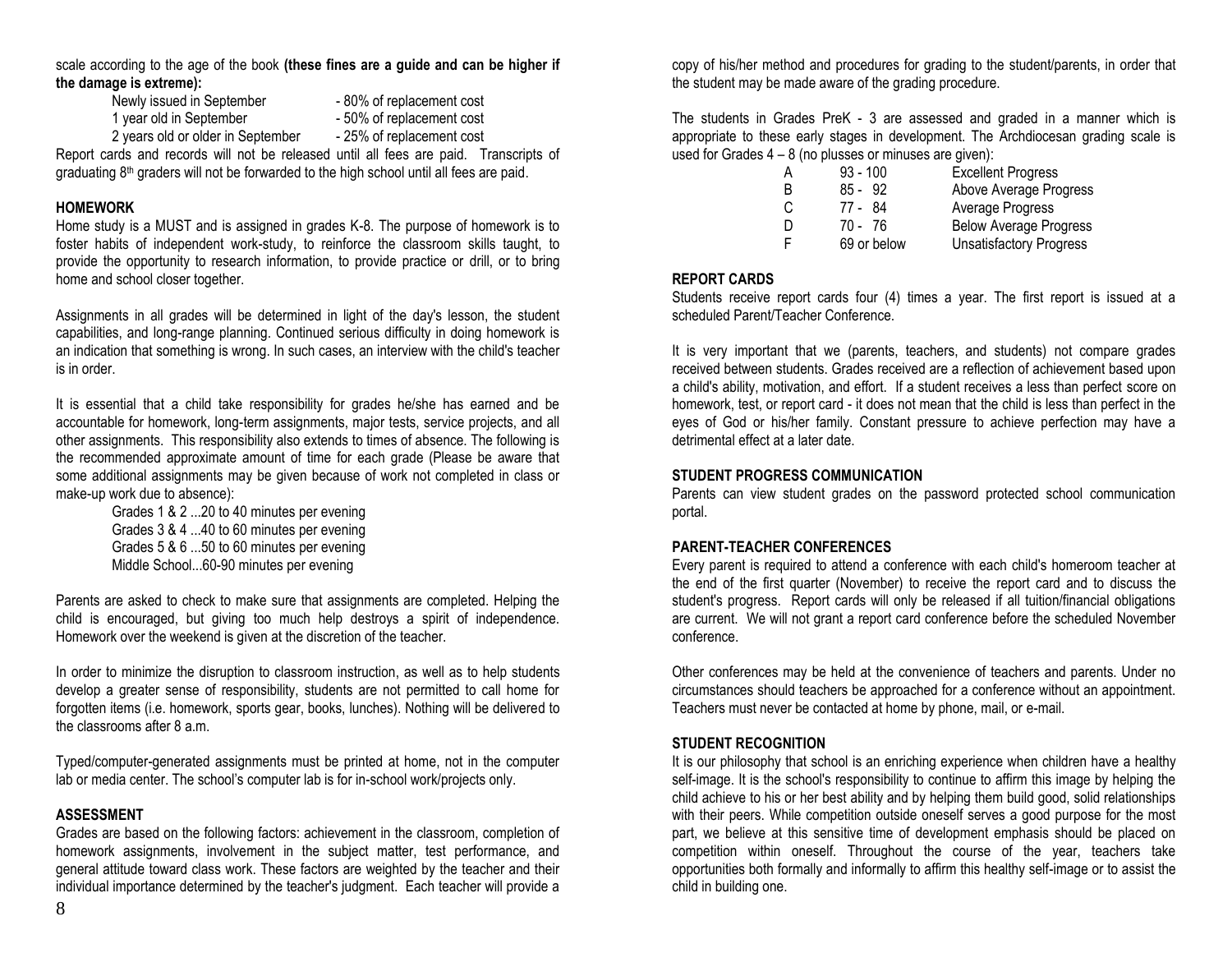**Christian Spirit Award:** At the end of every quarter, in each homeroom, students in Grades 3-8, will have the opportunity to nominate a classmate for the Christian Spirit Award. The nominee should be a student who best exemplifies Christian ideals of respect and responsibility in their classroom and in their school community. The homeroom teacher will use the student nominations to guide his/her final selection for the Christian Spirit Award.

**Honor Roll:** Students in grades 4-8 may earn recognition for academic achievement and positive behavior and work habits. They are recognized at an awards assembly each quarter. The criteria for recognition are:

| Principal's List - | All A's                                                         |
|--------------------|-----------------------------------------------------------------|
| Honors -           | A's, no more than 2 B's                                         |
|                    | Achievement Recognition - Improvement in three or more subjects |

In addition to the above criteria, satisfactory grades must be maintained in Music, Art, and Physical Education. Satisfactory comments must be reflected in personal and social attitudes, work habits, and conduct. No student who has served a detention may receive Honor Roll recognition.

**Perfect Attendance:** Students in grades K-8 who have a perfect attendance record for the school year will be recognized. Perfect attendance is defined as no absences and no more than 4 tardies and/or early releases in any school year. Although considered an absence from school, certain circumstances (i.e. high school visits by  $8<sup>th</sup>$  grade student) (no more than 3) do not affect this award.

#### **PROMOTION/RETENTION**

Saint Peter's School follows the Archdiocesan policy regarding the promotion and the retention of a student. Any child who fails in Mathematics, Reading, or English must attend summer school or be privately tutored. The number of days/hours of tutoring is to be determined by the Learning Lab Specialist. Rising 8<sup>th</sup> graders who have failed Math, Reading, or English must attend an approved summer school program. Tutoring will not fulfill this obligation.

Retention in the primary grades is normally dependent upon the development of reading and language arts skills. Retention of students in grades 4 - 8 is normally dependent on achievement in the basic skills subjects: Reading, Math and Language Arts. Failure in two of the basic skills subjects or in one of the basic skills subjects plus another academic subject can be a basis for retention.

The same grades required for promotion are also required for a student's completion of the eighth grade. A diploma will be granted to all students fulfilling the criteria for graduation. Those students not fulfilling these requirements will be issued a Certificate of Attendance.

#### **STANDARDIZED TESTING**

The Archdiocesan standardized testing is administered several times a year in grades 2- 8. Parents will be notified in advance of these testing windows. Absences from school

during this time should be avoided if at all possible. It may not be possible to arrange a time to administer make-up tests for students who are absent during standardized testing. Parents will receive a comprehensive report with the final report card.

The High School Placement Test (HSPT) is given to eighth grade students who are interested in going to a Catholic high school. This test is used by the Catholic high schools for admission purposes. The HSPT is given in the fall.

#### **TECHNOLOGY AND THE INTERNET**

Saint Peter's School has an Acceptable Use Policy which outlines appropriate behaviors in the use of the computer and internet in school. Students and parents are expected to review this policy on an annual basis and agree to comply with the policy. Students who do not comply with usage rules or do not sign the agreements will forfeit their usage privileges.

#### **Technology and Internet Usage**

Student Responsibilities When using any Technology Equipment, All Students:

- Shall use all Technology Equipment, including, but not limited to computers, networking systems, Internet, mobile devices, tablets, hosted or cloud-based environments, communication devices, cell phones, e-mail, social networking sites, calculators, DVD players, and cameras ("Technology Equipment") with care and respect, whether at school, at home, or elsewhere.
- Shall not type, send or otherwise use any inappropriate or offensive words, or display, send, or otherwise use inappropriate or offensive images, sounds or messages from or on Technology Equipment. This includes, but is not limited to, creating, publishing, displaying or in any way disseminating any information or files that are abusive, obscene, sexually oriented, threatening, harassing or damaging to another's reputation.
- Shall not violate any local, state or federal laws.
- Shall not engage in cyber-bullying behavior.
- Shall not use the device to capture photos, video, audio or other media involving other students, faculty or staff without explicit permission from the subjects of the media.
- Shall never use the technology in bathrooms or locker rooms.
- Shall not impersonate others or hack or otherwise seek unauthorized access to any restricted information or account.
- Shall immediately report to a teacher or supervising staff member any inappropriate material or misuse of Technology Equipment of which the student becomes aware.
- Shall not engage in any behavior otherwise prohibited by school disciplinary standards.
- •

Schools may supply students with Technology Equipment owned or leased by the school for instructional use. Schools may also permit students to use their own Technology Equipment during class as directed by their teachers as part of a "BYOD" (Bring Your Own Device) initiative. When using Technology Equipment supplied by the School, or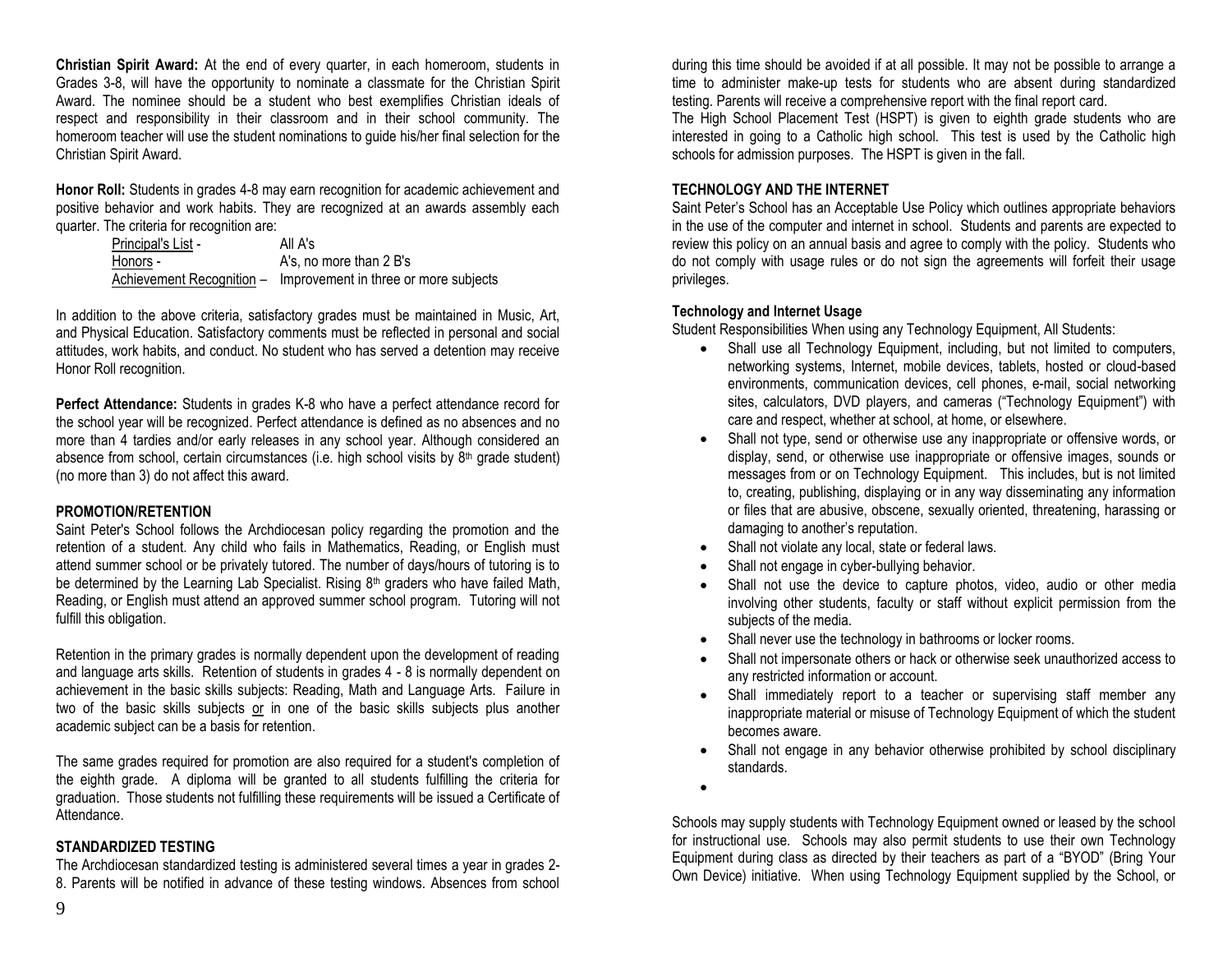Technology Equipment permitted under a BYOD initiative, all students:

- Shall not reconfigure any school hardware, software, or network settings.
- When on school grounds, shall access only school-supplied wifi or other networks provided by the school. Under no circumstances may students use Technology Equipment to access the Internet through 3G or 4G connections or any other means not specifically provided by the school.
- Shall not attempt to bypass or otherwise evade any content filters or security measures in place on the Technology Equipment.
- Shall not intentionally receive or send any viruses, worms, Trojan Horses, or any other kind of malware.
- Shall not install, download, upload, or otherwise transfer any software, files, or other data onto Technology Equipment supplied by the school without first obtaining the teacher's permission.
- Shall not use any school Technology Equipment to create, store, transfer or use software or electronic content in a manner which violates the rights of the holder of copyright in the software or the content; and shall not plagiarize works found on the Internet or elsewhere.
- Shall only use the Internet for school-related projects and shall visit only the sites assigned by the teacher.
- Shall not take photographs or record audio or video unless as directed by the teacher for instructional purposes.
- Shall be solely responsible for the physical security and care of their Technology Equipment. The school does not assume responsibility for damages, lost or stolen devices.
- Shall ensure that their Technology Equipment is fully charged at the beginning of the school day.
- Shall promptly comply with a teacher's request to shut down, close, put away, or hand over any Technology Equipment.
- Shall not play any games on Technology Equipment except as directed by the student's teacher for instructional use.
- Shall not give out, post, or otherwise distribute personal information such as social security numbers, birthdays, credit card or bank account information, photographs, home addresses, telephone numbers, parents' work addresses or telephone numbers or the name and location of the school.

## All students understand and acknowledge:

- Student use of cell phones, tablets, laptops, and any other portable electronic devices during school hours is strictly prohibited, except in the case of a medical emergency or as otherwise directed by the student's teacher for instructional use.
- Schools may require that Technology Equipment used in a BYOD program must meet certain compatibility requirements, use certain security measures, and include certain hardware, software, or applications, which may include applications that grant the school control over the content on the Technology Equipment.
- Use of equipment is a privilege, not a right. As such, any violation of this policy

may result in permanent revocation of their technology privileges and other disciplinary action may be taken in the sole discretion of the principal.

• Use of all Technology Equipment may be monitored. There is no expectation of privacy for any information stored on any Technology Equipment used on school grounds, including any information or files stored in students' personal accounts (such as social media or file sharing accounts) that are accessible via such Technology Equipment. The school reserves the right to access a student's computer files or any other Technology Equipment when required for the maintenance of the school's Technology Equipment, in emergencies, in the course of investigation of possible wrongdoing or a disciplinary infraction, or at the discretion of the principal. If a student refuses to grant the school full access to his or her Technology Equipment for such a purpose – for instance, by withholding a password – the school may treat that refusal as an admission of wrongdoing.

Parent/Guardian Acknowledgement

- Parent/guardian shall be responsible for reading and reviewing the terms listed above with their child.
- Parent/guardian shall be responsible for any damages, claims and expenses resulting from their child's use of the school's Technology Equipment.
- Parent/guardian shall be responsible for damages, claims (including theft) and expenses of all personally owned Technology Equipment used in any BYOD program.
- Parent/guardian acknowledges that any failure to honor the terms of this agreement may result in disciplinary action determined at the discretion of the principal, any or all of the student's technology privileges being revoked, and/or the reporting of such infraction to appropriate authorities.
- Parent/guardian acknowledges that violation of any provision of this policy may result in confiscation of the equipment until retrieved by such parent/guardian.

Parent/Guardian acknowledges that they have read and reviewed the terms of acceptable technology use with the student listed below, and both parent and student understand and agree to abide by those terms.

# **SPIRITUAL INSTRUCTION**

#### **CURRICULUM**

In order to foster the spiritual development of the children, all students from prekindergarten through eighth grade receive training in the Catholic faith on a daily basis. Saint Peter's School must adhere to the Archdiocesan curriculum guidelines established for the instruction of Religion and the catechesis in Human Sexuality.

Students in the second grade receive preparation for the sacraments of Reconciliation and Eucharist. Students in the seventh and eighth grades receive instruction and preparation for Confirmation. Parents are obliged to take an active part in these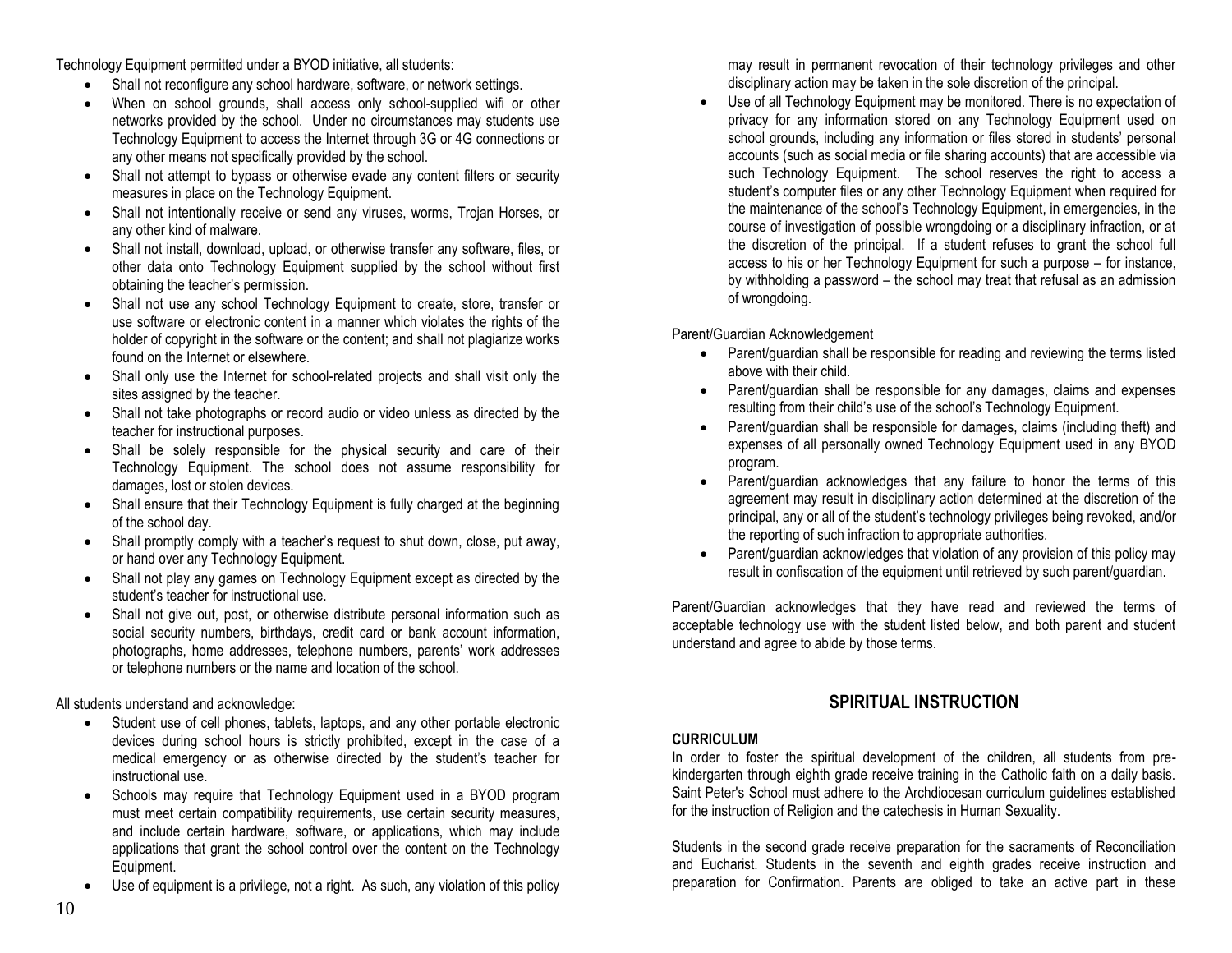11

sacramental preparations. Non–Catholic students are required to participate in all religion curriculum and activities except for the receipt of the Sacraments.

# **LITURGY**

A love and appreciation of the liturgy is fostered through active participation in the Church year. All students of Saint Peter's School attend Mass on the First Friday of each month during the school year and at various times (special celebrations, holy days, etc.) throughout the year. Each class takes turns in taking responsibility for the liturgy by working with the Liturgy Committee. Participation in these liturgies includes recitation of prayers and responses, singing, and carrying the gifts in the Offertory Procession. Parents are encouraged to join us for school liturgies whenever possible. Students participating in the Liturgy must wear the proper school uniform (no tag day or Physical Education uniform).

#### **SERVICE**

The Church established by Christ for the salvation of mankind has one dominant characteristic - it is missionary. Each year, through service projects, our children participate in helping the needy. Especially during the seasons of Advent and Lent, children are encouraged to make sacrifices by sharing their spending money with the less fortunate. At all times they are reminded to pray for the Church and its members.

#### **PRAYER**

Our school day begins and ends with prayer, as well as Grace before meals. Individual teachers pray with students throughout the course of the day.

## **STUDENT RETREATS**

Students are expected to participate in retreats which are scheduled to enhance and support the development of the faith. Retreats are part of the preparation for the reception of the sacraments of Confirmation and Eucharist. Student retreats may be scheduled during the course of the school day, after school, or on the weekend.

# **UNIFORM POLICY**

We want our students to take pride in their appearance. How they dress should be a reflection of the quality of our school, and the high expectations we have for our students' conduct. Students must be in full uniform from the first day of school, unless a tag day or other notification is published. Parents – please support the school by reinforcing uniform requirements at home. We ask your cooperation in adhering to every item of this dress code. Students can expect to receive a disciplinary action because of a uniform violation. If, for some reason, a student is unable to be in uniform, a note from the parent/guardian must be sent with the student. Exceptions and interpretations are left to the discretion of the Faculty & Administration.

**Girls and Boys in PreK**

Boys and girls in PreK may wear play clothes. Required: closed-toe shoes, socks (no sandals or open-toed shoes permitted). All other school uniform policies apply (i.e. hair, no makeup, no nail polish, etc.). Please see details below.

# **Girls in Grades K – 5**

- plaid jumper of appropriate length (must be close to the knee) or
- navy chino-style dress slacks
- navy chino walking shorts (Sept./Oct. & April-June)
- white "Peter Pan collar" blouse
- grey cardigan sweater w/school logo
- **plain navy knee socks, navy or white tights or white socks. Socks must cover ankle/no logo permitted.**

## **Boys in Grades K-5**

- navy chino-style dress trousers or
- navy dress walking shorts (Sept./Oct. & April-June)
- white short- or long-sleeved polo shirt w/embroidered school logo
- grey v-neck pullover sweater w/school logo, or grey vest w/school logo
- **plain navy or white socks. Socks must cover ankle/no logo permitted.**

## **Girls in Grades 6 – 8**

- plaid skirt of appropriate length **(must be close to the knee)**
- white oxford blouse
- white logo polo shirt (Sept./Oct & April-June)
- grey sleeveless vest w/school logo or grey v-neck pullover sweater w/school logo (either the sweater or the sweater vest are required from November-March)
- **plain navy or white socks or tights. Socks must cover ankle/no logo permitted**

## **Boys in Grades 6-8**

- navy, chino-style dress trousers (no jeans or jean material) or
- navy dress walking shorts (Sept./Oct. & April-June)
- white Oxford dress shirt, long- or short-sleeved
- white logo polo shirt (Sept./Oct. & April-June)
- grey sleeveless vest w/school logo or
- grey v-neck pullover sweater w/school logo (either the sweater or the sweater vest are required from November-March)
- **Plain navy or white socks. Socks must cover ankle/no logo permitted.**
- black, brown, or navy belt
- school plaid tie

## **All Students in Grades PreK - 8**

• **SHOES** - shoes must be comfortable non-marking, rubber-soled, tie or buckle closure with a flat heel. The only colors permitted are black or brown. No work boots or boot styles are permitted. No open toe/heel shoes are allowed. It is impossible to anticipate every fashion option. Please use these guidelines when making purchases.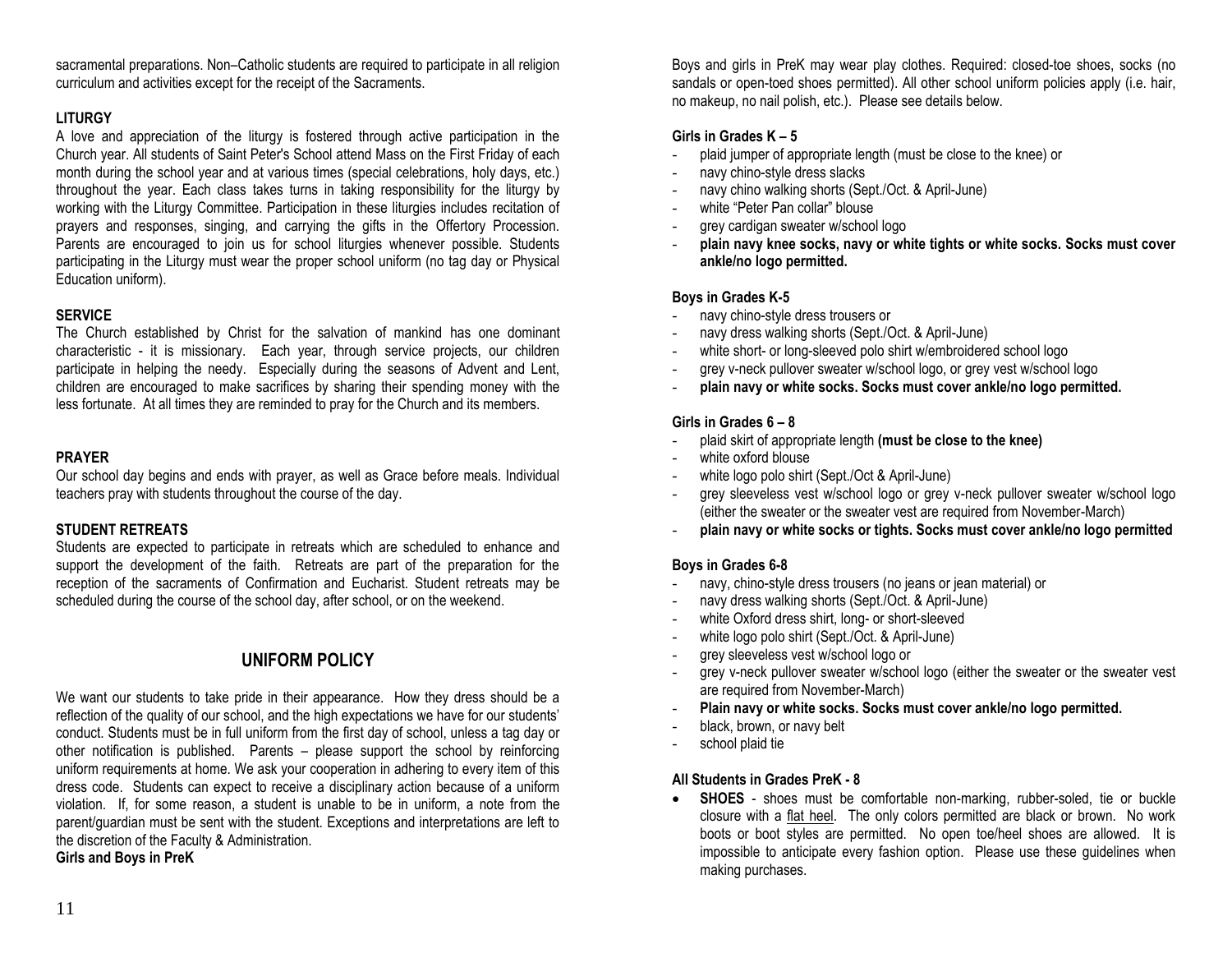- **JEWELRY**  a watch and small religious medals may be worn. No bracelets, no chokers, and no necklaces are permitted. Girls are permitted to wear one small pair of post earrings in the ear lobe only. Earrings for boys are not permitted.
- **MAKE-UP -** No make-up of any kind is permitted. No nail polish with any color or sparkle is permitted.

**HAIR** - Both girls and boys must keep hair clean, away from the eyes, and natural looking at all times. Extreme styles which may cause distraction, excessive lengths, or non-naturally occurring hair colors are not permitted. This includes no-natural color highlights of any kind.

Boys must keep hair trimmed around the ears and neck. The length of the bangs should not go past the eyebrows and should be above the shirt collar.

Girls must coordinate hair accessories with the school uniform colors (navy blue and white) and the accessories must remain in the hair at all times. Headbands must be thin, no wider than one and a half inches. No ornamentation may be worn as a hair accessory (flowers, bows, sparkles, diamonds, rhinestones, etc.)

#### **PHYSICAL EDUCATION UNIFORM (K - 8)**

Students must come to school on assigned PE days dressed in PE uniform and tennis shoes/sneakers. Physical Education classes begin the 1st week of school. Parents will be notified of the scheduled days for PE class.

- gray T-shirt w/school logo
- navy sweat pant (school logo) or navy mesh shorts w/school logo (Sept. /Oct. & April-June)
- tennis shoes/sneakers
- grey crew-neck pullover sweatshirt w/school logo
- white socks with or without school logo (must cover ankle bone)

#### **TAG DAYS/OUT-OF-UNIFORM DAYS**

Occasionally students are permitted to dress out of uniform (Tag Day). Some Tag Days are whole-school events. These days promote school spirit or provide an incentive for participation in a school-sponsored project. Sometimes individual students are rewarded with a tag day as a thank you for service to the school. The cost of tag day is \$1 unless otherwise announced. Rules for dressing for tag days:

- 1. Boys and girls must always wear closed-toe shoes and socks.
- 2. No hair dye or face paint is permitted unless specified. Girls may wear light makeup.
- 3. Shorts may only be worn during the spring & fall uniform months (September/October and April-June). Shorts must be modest in length, or PE uniform shorts.
- 4. Students may not wear leggings/tights/skinny jeans/jeggings, hipster pants, running shorts, tank tops, spaghetti straps, or shirts that expose the midriff.
- 5. No inappropriate messages on clothing.

6. If students are not dressed appropriately, parents will be required to bring a change of clothes to school and students may not be allowed to participate in future tag days.

# **GENERAL INFORMATION**

#### **EXTENDED DAY PROGRAM**

Our Extended Day Program offers before/after school care for only students of Saint Peter's School. It is available from 7:00 - 7:30 a.m., and from dismissal until 6:00 p.m, except on days when Montgomery County Public Schools have declared school emergency early dismissal/closings (see details under Communication). This program is operated by Saint Peter's School and more information is available in the school office. When enrolling in the Extended Day Program, there is an annual registration fee of \$80/child. This registration fee is for all services provided including drop-in when having used more than the one allocated emergency allowance.

#### **LUNCH**

Each student may bring a lunch from home or may choose to purchase the daily lunch option at school. Please refer to the information on the school's website or the school calendar for the days, items, and prices. White or chocolate milk is available for a modest annual fee. The cost is subsidized by the Federal Milk Program. In accordance with Federal civil rights law and U.S. Department of Agriculture (USDA) civil rights regulations and policies, the USDA, its Agencies, offices, and employees, and institutions participating in or administering USDA programs are prohibited from discriminating based on race, color, national origin. Sex, disability, age, or reprisal or retaliation for prior civil rights activity in any program or activity conducted or funded by USDA.

In order to minimize the disruption to classroom instruction as well as to help students develop a greater sense of responsibility, students are not permitted to call home for forgotten items (i.e. homework, sports gear, books, lunches). Nothing will be delivered to the classrooms after 8 a.m. Parents may drop off a lunch on the bookshelves in the foyer. The lunch must be labeled with the child's full name and homeroom. Lunch delivery by outside vendor (i.e. take-out orders) is strictly prohibited. Students will be permitted to retrieve their lunch at the designated lunch time. Please note that students' health and safety are a priority; a substitute snack or lunch is always provided when a student has no lunch; no child will ever go hungry. A modest charge for a substitute lunch may apply; these charges will be added to the student's Boonli lunch account. No student is permitted to bring anything to school in glass containers.

#### **HOT LUNCH PROGRAM**

The Hot Lunch Program is facilitated by the parent volunteers and operates on a weekly schedule with the cooperation of local vendors. All lunch orders must be submitted on line by 8:00 a.m. Instructions for ordering are available on the website. If a student does not have a lunch, the school will provide a light substitute. A charge of \$3 will be added to the parent's online account.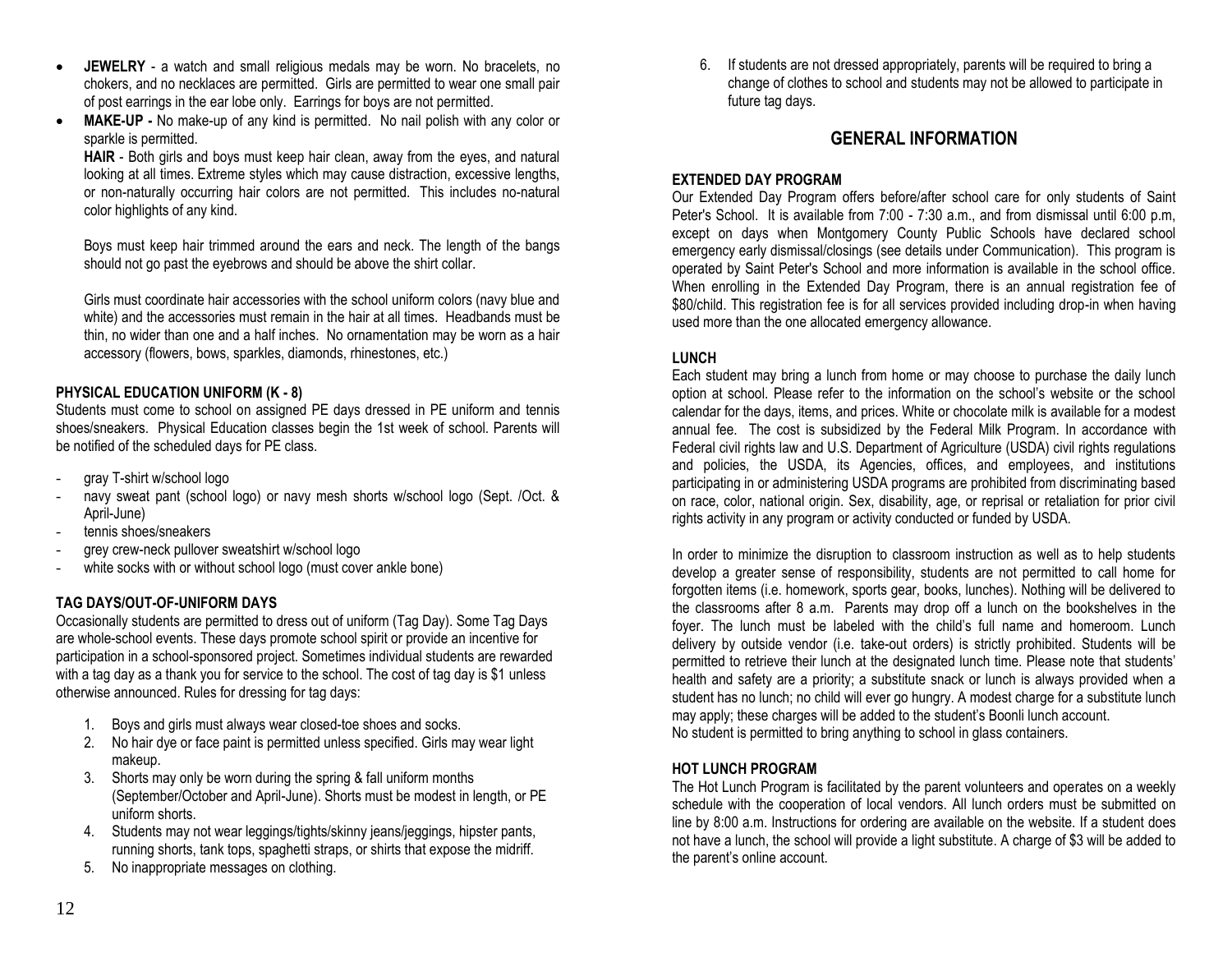#### **SCHOOL DAY**

School hours are 7:50 a.m. to 3:00 p.m. Students may be dropped off as early as 7:30 a.m. Students who are dropped off earlier than 7:30 a.m. will be enrolled in the Extended Day Program at a cost of \$5.00/child/day. You will be billed for this service. Your child's safety is our primary concern. Children may not be left unsupervised at Saint Peter's School.

Until 7:50 a.m., all students must enter the school through the Parish Hall doors or the front entrance. On Mondays and Wednesdays, students gather as a community in the Parish Hall for prayer and announcements. On Tuesday, Thursday and Friday students go directly to their homeroom to view morning prayer and Saint Peter's School news and announcements on the school's closed-circuit television.

Homeroom begins in the classroom at 7:50 a.m. Students arriving after that time are tardy and must report to the school office for a tardy slip before going to class.

| $7:30$ a.m.  | ۰ | Earliest arrival time               |
|--------------|---|-------------------------------------|
| $7:50$ a.m.  | ۰ | Tardy Bell                          |
| $2:55$ p.m.  | ۰ | Dismissal bell for PreK students    |
| $3:00 p.m.*$ |   | Dismissal bell for Gr. K-8 students |

\*Walkers will not be released until 2nd pickup.

In order to minimize the disruption to classroom instruction as well as to help students develop a greater sense of responsibility, students are not permitted to call home for forgotten items (i.e. homework, sports gear, books, lunches). Nothing will be delivered to the classrooms after 8 a.m. Parents may drop off a lunch on the bookshelves in the foyer. The lunch must be labeled with the child's full name and homeroom. Lunch delivery by outside vendor (i.e. take-out orders) is strictly prohibited. Students will be permitted to retrieve their lunch at the designated lunch time. Please note that students' health and safety are a priority; a substitute snack or lunch is always provided when a student has no lunch; no child will ever go hungry. A modest charge for a substitute lunch may apply; these charges will be added to the student's Boonli lunch account.

#### **EARLY DISMISSAL DAYS**

On certain scheduled days (see school calendar for dates) Saint Peter's School dismisses at 12:30 p.m. There is no lunch period on these days. General full-day dismissal begins at 3:00 p.m. All students are to be picked up OUTSIDE in the designated parking lot. NO students are to be picked up at the FRONT of the school building. **NO PARKING IS PERMITTED IN FRONT OR BACK OF THE SCHOOL BUILDING.** 

Please alert the homeroom teacher to changes in your child's usual departure routine. **Written/e-mail notification is necessary.** All arrangements for after school transportation should be made at home. Students may not use the school telephone to arrange such transportation. ALL STUDENTS ARE TO BE PICKED UP BY THE CONCLUSION OF DISMISSAL PROCEDURES. Any student still at school will be enrolled in the After School Care Program and charged the drop-in rate. The responsibility of Saint Peter's School faculty and staff regarding the safety of students begins at First Bell and ends at dismissal. Students will not be permitted to walk off property unless they are designated as a "walker" on the Family Emergency Contact form.

#### **FIELD TRIPS**

Field trips enrich and enhance the instructional process. Students may be expected to prepare beforehand and follow-up activities may also be required. Field trips are privileges afforded to students; no student has an absolute right to a field trip. Students can be denied participation if they fail to meet academic or behavioral requirements. Students must submit the proper, signed permission form in order to participate in the field trip. Telephone calls cannot be accepted in lieu of the proper form.

Busses are usually used for these trips. Supervision is provided with the help of parents who accompany teachers and students. Students are not permitted to bring electronics, dolls, stuffed animals, etc. on field trips.

Field trip costs are kept to minimum**.** IT IS NOT POSSIBLE TO REFUND FIELD TRIP MONEY, SINCE THE COST IS BASED ON THE TOTAL NUMBER OF STUDENTS IN THE CLASS.

Since field trips are considered part of the school day, ALL STUDENTS are expected to participate unless the child does not meet the academic or behavioral requirements. Attendance is expected as if it was a regular school day and uniforms must be worn unless otherwise stated on the permission form. Students are not permitted to "OPT OUT" of going on a field trip. If there is a problem which prohibits attendance, the situation must be discussed with the principal. If a student does not attend the field trip he/she will be recorded as absent for the school day. As the cost of the trip is based on the total number of students in the class, all students are charged for the trip even if they are not able to attend. Siblings are not permitted on field trips.

#### **FACULTY MEETINGS**

Faculty meetings occur on our scheduled early dismissal Fridays. They consist of general information meetings, staff development, curriculum committees, grade level meetings for short and long-range planning, ongoing accreditation work, and Scantron data analysis. The office closes at 12:30 p.m. on half days.

#### **PERSONAL BELONGINGS**

Students are not permitted to bring iPods, radios, cameras, electronic games, CD's, dolls, stuffed animals, etc. to school or on field trips. An exception may be made if a teacher specifies it as part of a class activity. Students may bring cell phones to school. These devices must be turned off and remain off and stored in the students backpack until the student is in parental custody. Teachers may make exceptions during afterschool activities. The school is not responsible for any electronic devices that are damaged or lost during the school day or during school-sponsored activities.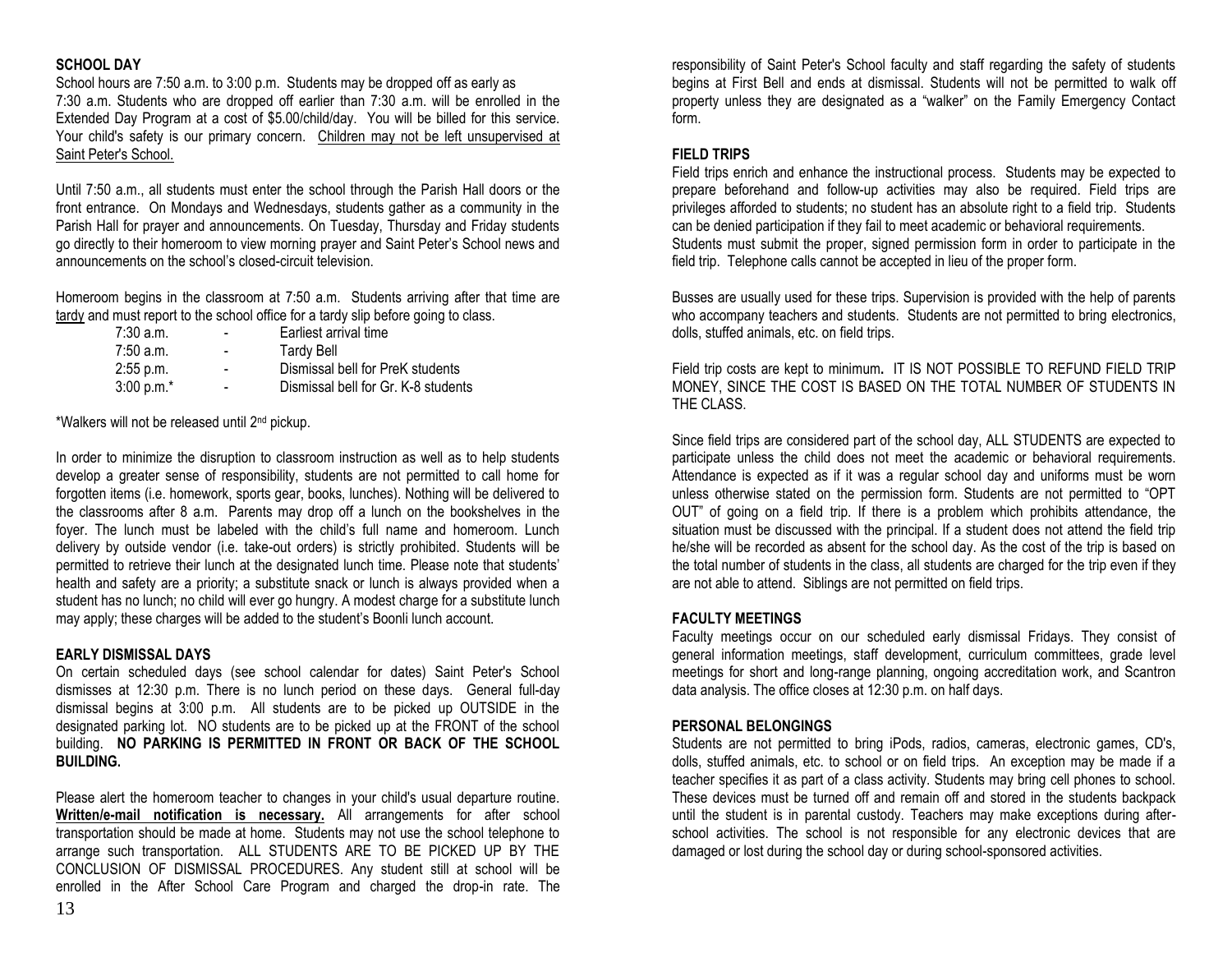We also encourage parents to mark coats, jackets, sweaters, etc. with the student's name. This makes it easier to return lost or misplaced items. Any items found will be placed in our Lost and Found in the school office. Please ask your child to check it often. Unclaimed items will be donated to charity.

Students are responsible for any money they bring to school; therefore, we strongly discourage students having cash at school. In situations where school business dictates that funds be carried from home (i.e. coupons, certificates, fees, tuition, etc.) please secure these in an envelope marked clearly with the student's name and purpose on the outside.

Each student is assigned a desk, locker, or cubby in which to store clothing and textbooks. In order to maintain a quiet atmosphere for the class, students are allowed to go to their lockers only at specified times. The school reserves the right to inspect desks, lockers, and cubbies at any time. Lockers may not be decorated on the outside.

#### **CELL PHONES**

The use of a cell phone during school hours – including an incoming call - will result in disciplinary action. Cell phones must remain in the student's backpack in the "off" position. In the event of inappropriate cell phone use, the administration reserves the right to confiscate the phone, search its contents, and maintain possession until an investigation has been completed. The administration reserves the right to prohibit cell phone possession in cases of misuse. A cell phone that has been confiscated will only be returned to a parent.

#### **PARTIES**

Invitations to individual parties are not to be given out during school time or on school property. Only in the event that an entire class will be invited to a party, parents can obtain permission beforehand from the teacher.

#### **SCHOOL SPIRIT**

We pride ourselves not only on our student body's strong academic achievements, but also on their school spirit, care for each other, and care for school property. School spirit is a summation of many things, among them:

- 1. Courtesy toward each other as well as teachers, volunteers, and staff
- 2. Respect for all persons and property
- 3. Pride in our school, in our personal appearance, in our campus/grounds, and in our school activities

# **TRANSPORATION PROCEDURES**

#### **CARPOOLS**

Children must be arrive by 7:50 a.m. to be sure they are able to participate in morning assembly. The morning assembly is an important part of our school day and **every student** should be present.

Children are dismissed from school at 3:00 p.m. It is important for the safety of our children that all carpool parents wait until they are waved on by the school authority. Move slowly. Always watch for children. Be prompt. No child should be "hanging around" after school. If picking up your child promptly after school is not possible, we ask you to make arrangements for your child to be enrolled in the Extended Day Program. All drivers are urged to respect the safety regulations regarding arrival and departure of students. Parent, your cooperation and patience in all matters of the school safety is very much appreciated. In general, we ask that:

- 1. Drivers park, drop off, and pick up children in designated areas only.
- 2. Drivers use caution at all times and follow directions of school staff members.
- 3. The use of cell phones while driving is illegal.

#### **CARPOOL ARRIVAL PROCEDURES**

Students may be dropped off as early as 7:30 a.m. Students who arrive before 7:30 a.m. will be enrolled in the Extended Day Program at a cost of \$5.00/student. Students enter the school through the main school doors.

- 1. Cars enter from Buehler Road via Spartan Road. NO ENTRY FROM ROUTE 108.
- 2. Cars proceed around the Worship Center and down the long driveway next to the apartments.
- 3. Turn right on to the driveway between lots B & C.
- 4. When the line of traffic stops, students may exit cards anywhere in the yellow safety zone.
- 5. Patrols assist students exiting cars and direct them to keep walking to the school entrance.
- 6. Parents remain in cars and keep focused on traffic. DO NOT PULL OUT OF LINE TO GO AROUND CARS STILL UNLOADING STUDENTS.
- 7. Help us keep the line moving as quickly as possible if you need a longer goodbye, plan to park in Lot B (the upper side lot).
- 8. Cars exit onto Route 108.

#### **AFTERNOON PICK-UP PROCEDURES**

**Dismissal is at 3:00 p.m. and there are two cycles of pick-up. Students whose parents are not in the parking lot for the second cycle of pick up will be walked to daycare. There will be a late pickup charge of \$10 per child for each child in the carpool. Directions for lining up for dismissal:**

- 1. Enter Parking Lot B. Turn right. Follow traffic flow pattern down to Parking Lot C. Park in Lot C facing Grotto, in lanes 1,2,3, etc. (up to lane 10). When Lot C is filled, cars should stay lined up in traffic flow lanes in Lot B.
- 2. Turn off motor and wait for children to be dismissed. Plan to stay in your car to be ready to move when signaled to exit. If you have business to conduct with a teacher or in the school building, park in Lot B in spaces facing the church.
- 3. No students may be picked up in front of the school building, in the back of the school building, or in the parking lot behind the church. Parking for dismissal is not permitted in front of the school building or in the back of the school building.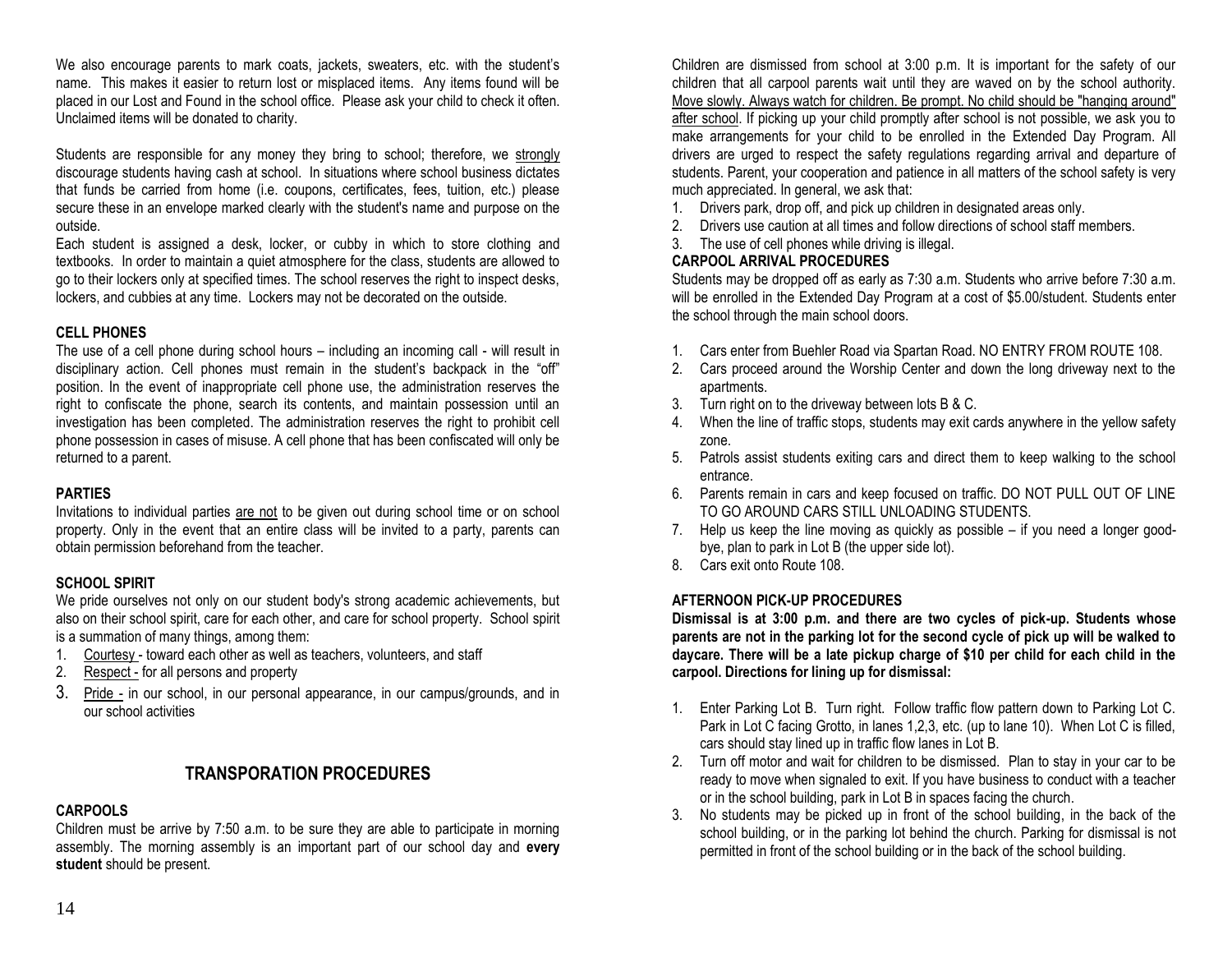- 4. Students are dismissed from the doors in the middle school facing Lot C. Students may only enter cars parked in Lots B &C. Students will not be permitted to walk to cars on the driveway.
- 5. When the hand bell rings, all pedestrian traffic must stop. Cars are dismissed in order, starting with Lane #1. Be ready to move when the lane is signaled to go. A school staff member directs this process. Cars in Lot B are dismissed following all cars from Lot C.
- 6. If you need to wait for a student, proceed with the traffic flow out of the parking lot, turn left at Grotto and re-enter the traffic line back into Lot B.
- 7. After all lanes have exited, the hand bell rings again and children are permitted to board cars for the second cycle of pick-up. Please do not try to move your child while cars are moving during dismissal. Wait with your child until the hand bell rings once again to signal that it is safe to walk.

**Please note: Carpools that include student patrols should plan on coming for the second cycle of pick-up.**

# **HEALTH POLICIES**

#### **EMERGENCY FORM AND INFORMATION**

The emergency information form must be completed each year for each child in a family. When there is a change of address or phone number, or in the child's medical history, the parent should immediately inform the school in writing.

#### **HEALTH ROOM**

Should a child become sick or injured at school, they will be sent to the Health Room. Parents will be notified immediately if the child has a temperature, has vomited, has any injury to the head, has a serious injury requiring medical attention, or for any reason cannot or should not return to class.

Parents are required to pick up sick/injured children as soon as possible but no later than one hour after notification of the illness or injury. **Please note** that students returning to school after having been sick must be fever-free for 24 hours without the aid of medication.

#### **ABSENCES DUE TO ILLNESS**

If a student has contracted a contagious illness/disease (i.e. strep throat, pink eye, chicken pox, head lice, etc.), he/she may not return to school until the proper incubation period has passed, or the student has been taking antibiotics or a prescribed medication for 24 hours. The student should have a normal temperature without the aid of feverreducing medication. A sick child is most appropriately kept at home rather than sent to school. A doctor's written excuse will be requested in cases of prolonged/excessive absences of three consecutive days or more.

#### **MEDICATION**

No student may have any medication, prescription or over-the-counter on their person. Medication may be dispensed through the Health Room Technician. The Student Medication Authorization form (copy available from the office or from the school website) must be on file for each individual situation. This is true for prescription and over-thecounter medications (Tylenol, Advil, aspirin, cough syrup, etc.). One of these forms must be completed entirely by the health care provider and the parent and be on file in the school office before we will administer or allow a student to administer any medication. A picture of the child must accompany the medication which is to be dispensed.

All administration of medication ceases when the school day ends at 3:00 p.m. Parents are responsible for providing and administering medication at any school event that takes place before or after normal school hours. Saint Peter's School reserves the right to refuse to accept, administer, or supervise self-administration of any medication.

#### **FOOD ALLERGY INFORMATION**

There are students in our school with severe food allergies. If a student with such allergies is identified as someone in your child's class, a letter will be sent home to all members of the class that will give specific precautions that the class will be asked to follow. We thank you for your support.

As a result of an increase in allergies we take precautions so that students do not ingest or come into contact with a substance that may cause a reaction. It is beyond the School's ability to guarantee an allergen-free environment. The School cannot monitor or supervise a student's compliance with personal food restrictions or guarantee an allergen free surface on all desks or tables where a student may be seated.

#### **MEDICAL RECORDS AND HEALTH INFORMATION FILE**

All students attending Saint Peter's School must have their immunization records up to date. All parents/guardians are responsible for updating their children's medical records. We remind parents of the state regulation regarding health records:

(COMAR 10.06.04.03) No school principal or other person in charge of a school shall knowingly admit any pupil to or retain any pupil in a public or private nursery, kindergarten or elementary school who has not furnished evidence or primary immunizations against TETANUS, DIPHTHERIA, POLIOMYELITIS, MEASLES (RUBEOLA), MUMPS, RUBELLA, HEPITITUS B, VARICELLA, and MENINGITIS, TETANUS-DIPTHERIA-ACELLUAR PERTUSSIS (Tdap).

Dates for these immunizations must be provided. The school must refuse admittance to a child or dismiss a child who does not meet these requirements. If the school notifies you that your child's records are not complete, please take care of this matter in an expeditious manner.

#### **COUNSELING OPPORTUNITIES AND EXPECTATIONS**